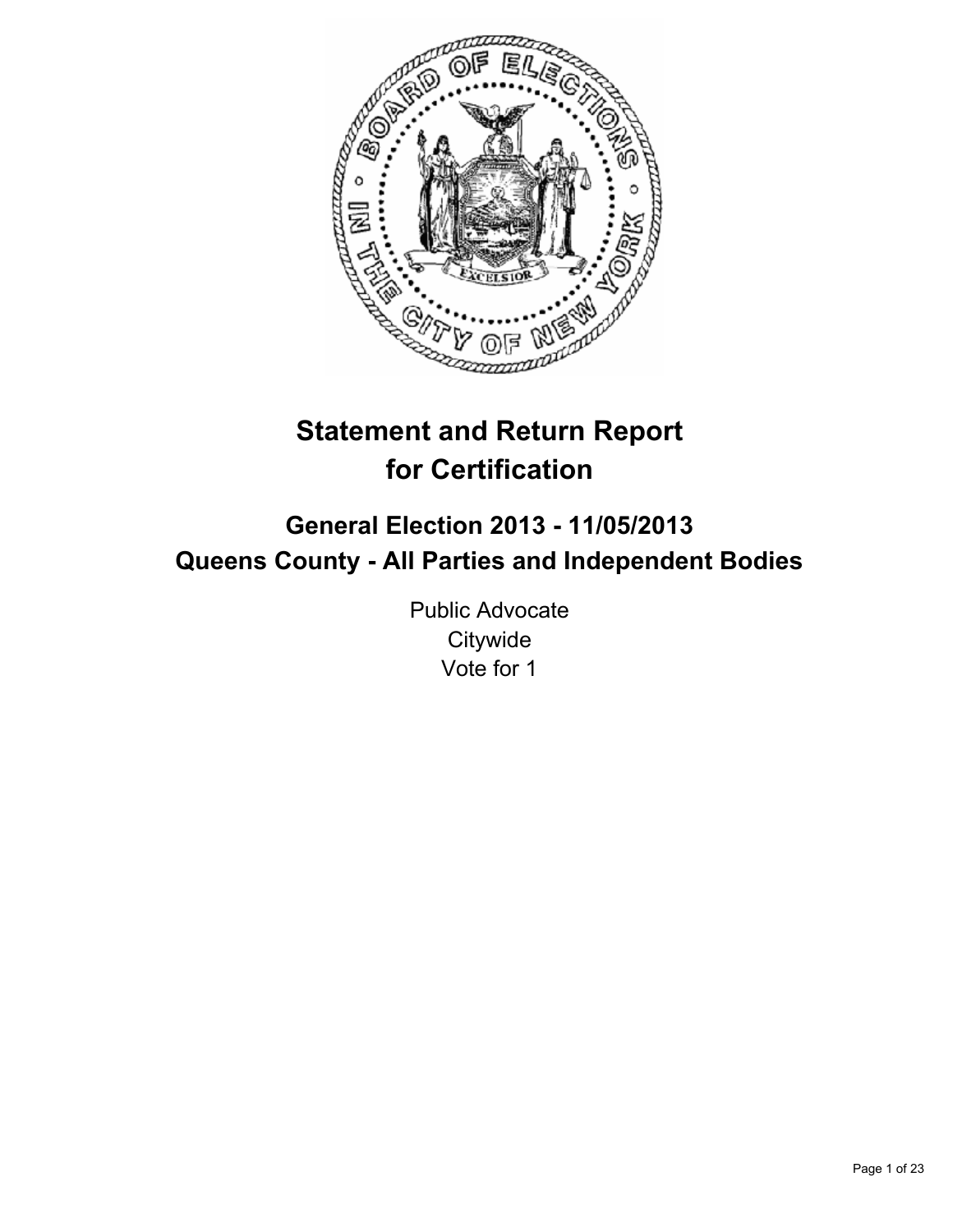

| <b>PUBLIC COUNTER</b>                                    | 18,034                  |
|----------------------------------------------------------|-------------------------|
| <b>EMERGENCY</b>                                         | 68                      |
| ABSENTEE/MILITARY                                        | 815                     |
| <b>FEDERAL</b>                                           | 0                       |
| <b>SPECIAL PRESIDENTIAL</b>                              | 0                       |
| <b>AFFIDAVIT</b>                                         | 259                     |
| <b>Total Ballots</b>                                     | 19,176                  |
| Less - Inapplicable Federal/Special Presidential Ballots | 0                       |
| <b>Total Applicable Ballots</b>                          | 19,176                  |
| LETITIA JAMES (DEMOCRATIC)                               | 9,497                   |
| ROBERT MARESCA (CONSERVATIVE)                            | 4,720                   |
| LETITIA JAMES (WORKING FAMILIES)                         | 623                     |
| <b>JAMES LANE (GREEN)</b>                                | 267                     |
| ALEX MERCED (LIBERTARIAN)                                | 157                     |
| DEBORAH O. LIATOS (SOCIALIST WORKER)                     | 90                      |
| MOLLENA G. FABRICANT (STUDENTS FIRST)                    | 55                      |
| IRENE ESTRADA (WAR VETERANS)                             | 133                     |
| MICHAEL K. LLOYD (FREEDOM)                               | 33                      |
| ABRAHMAN LINCOLN (WRITE-IN)                              | 1                       |
| ANTHONY D'AMELIO (WRITE-IN)                              | 1                       |
| ARTHUR D. SCEGER (WRITE-IN)                              | 1                       |
| DANIEL SQUADRON (WRITE-IN)                               | $\overline{7}$          |
| NEIL MALONE (WRITE-IN)                                   | 1                       |
| NINA DE BLASIO (WRITE-IN)                                | $\overline{\mathbf{c}}$ |
| NOAM CHOMSKY (WRITE-IN)                                  | 1                       |
| PETE MOZDAAN (WRITE-IN)                                  | 1                       |
| SALLIE ELKORDY (WRITE-IN)                                | 1                       |
| TYRELL JOINER EILAND (WRITE-IN)                          | $\mathbf{1}$            |
| UNATTRIBUTABLE WRITE-IN (WRITE-IN)                       | 8                       |
| <b>Total Votes</b>                                       | 15,600                  |
| Unrecorded                                               | 3,576                   |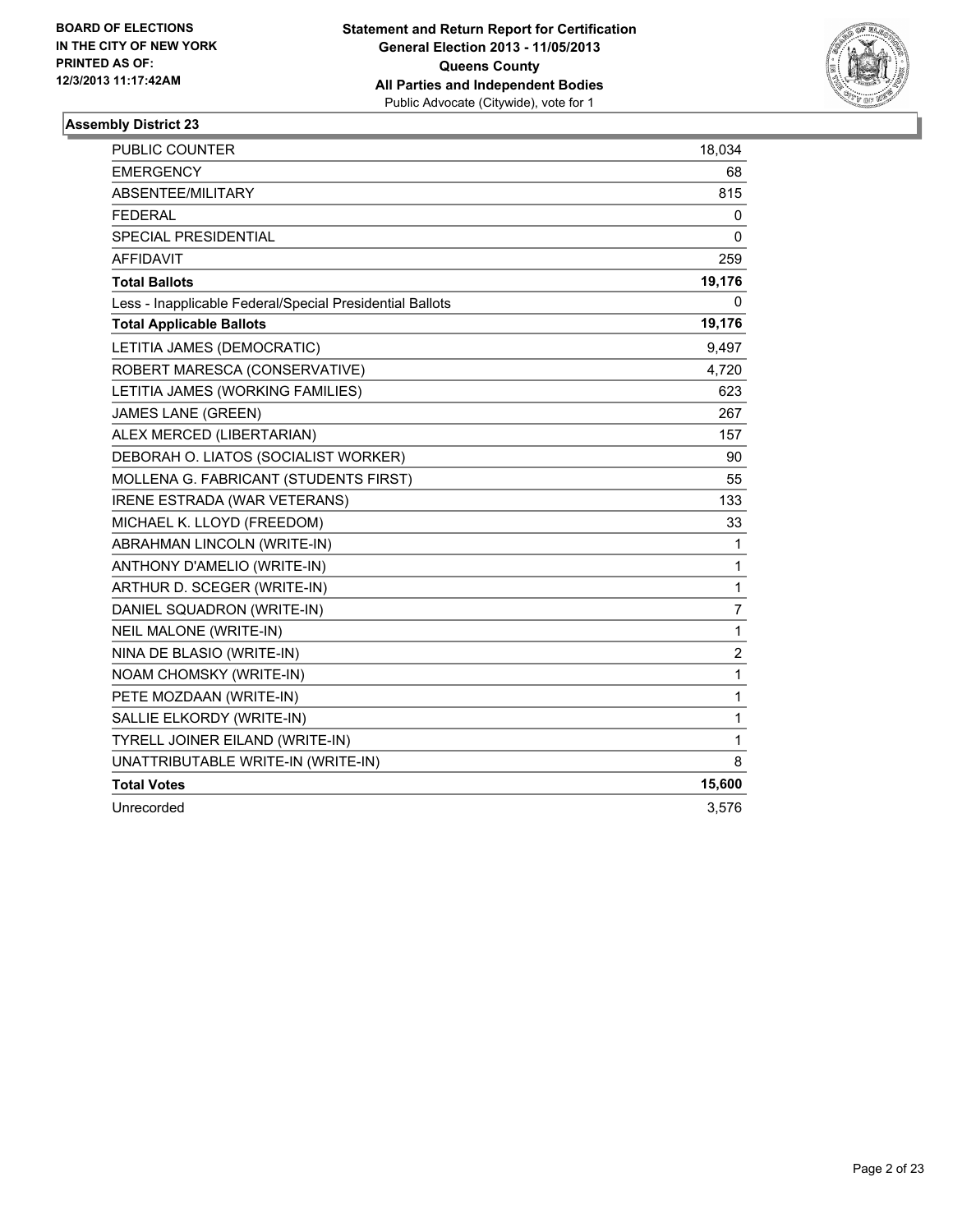

| <b>PUBLIC COUNTER</b>                                    | 13,459         |
|----------------------------------------------------------|----------------|
| <b>EMERGENCY</b>                                         | 0              |
| ABSENTEE/MILITARY                                        | 475            |
| <b>FEDERAL</b>                                           | 0              |
| <b>SPECIAL PRESIDENTIAL</b>                              | $\mathbf{0}$   |
| <b>AFFIDAVIT</b>                                         | 101            |
| <b>Total Ballots</b>                                     | 14,035         |
| Less - Inapplicable Federal/Special Presidential Ballots | 0              |
| <b>Total Applicable Ballots</b>                          | 14,035         |
| LETITIA JAMES (DEMOCRATIC)                               | 9,810          |
| ROBERT MARESCA (CONSERVATIVE)                            | 1,748          |
| LETITIA JAMES (WORKING FAMILIES)                         | 504            |
| <b>JAMES LANE (GREEN)</b>                                | 187            |
| ALEX MERCED (LIBERTARIAN)                                | 117            |
| DEBORAH O. LIATOS (SOCIALIST WORKER)                     | 63             |
| MOLLENA G. FABRICANT (STUDENTS FIRST)                    | 28             |
| <b>IRENE ESTRADA (WAR VETERANS)</b>                      | 58             |
| MICHAEL K. LLOYD (FREEDOM)                               | 21             |
| ALEX ZABLOCKI (WRITE-IN)                                 | 1              |
| DANIEL SQUADRON (WRITE-IN)                               | 8              |
| JESSE HANSEN (WRITE-IN)                                  | $\overline{2}$ |
| LISA COOPERBERG (WRITE-IN)                               | 1              |
| PAMELA ANDERSON (WRITE-IN)                               | 1              |
| SANT JARNGIL SINGH (WRITE-IN)                            | $\mathbf{1}$   |
| UNATTRIBUTABLE WRITE-IN (WRITE-IN)                       | 6              |
| <b>WARREN WILHELM (WRITE-IN)</b>                         | 1              |
| <b>Total Votes</b>                                       | 12,557         |
| Unrecorded                                               | 1,478          |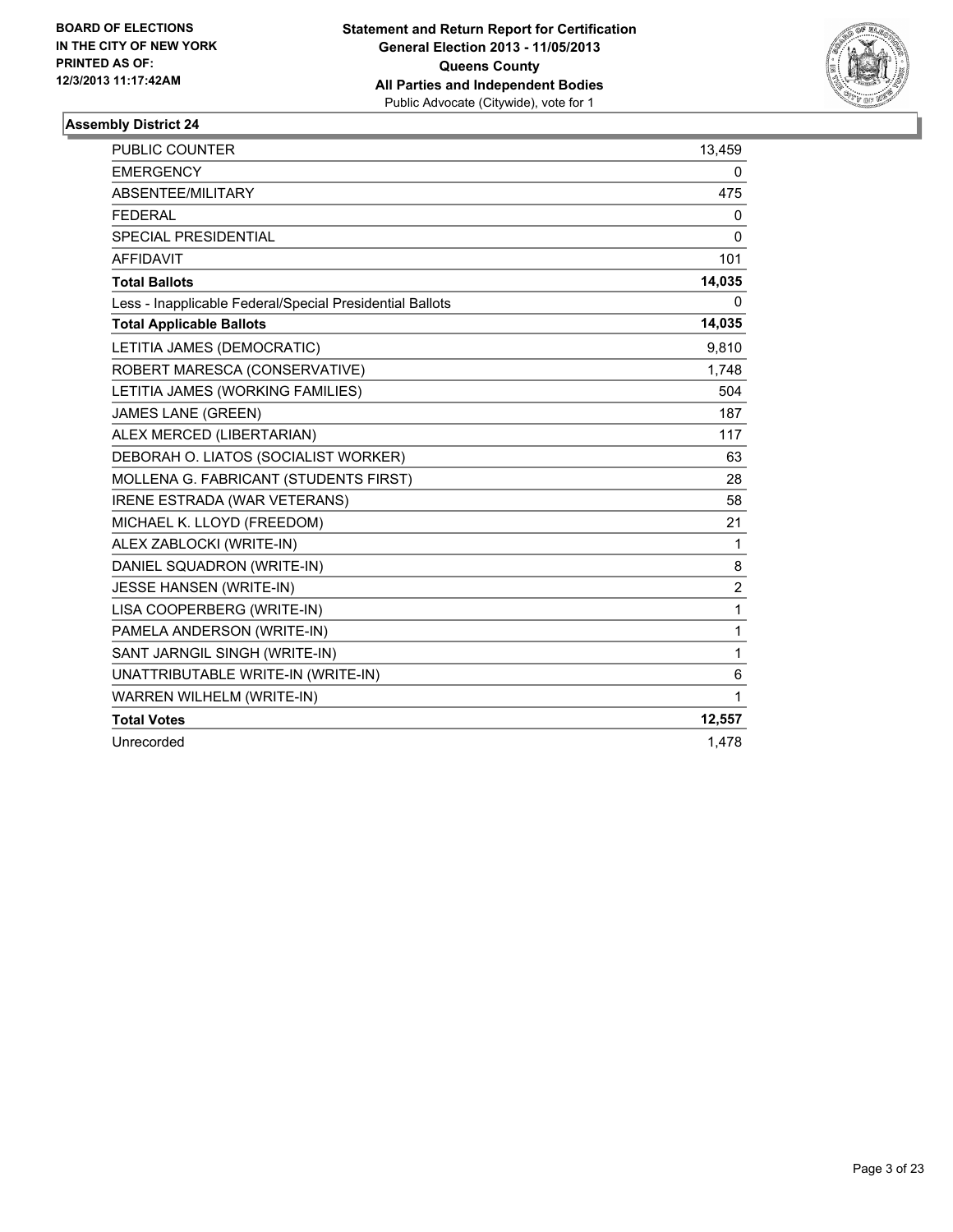

| PUBLIC COUNTER                                           | 13,472       |
|----------------------------------------------------------|--------------|
| <b>EMERGENCY</b>                                         | 0            |
| <b>ABSENTEE/MILITARY</b>                                 | 397          |
| <b>FEDERAL</b>                                           | 0            |
| SPECIAL PRESIDENTIAL                                     | 0            |
| <b>AFFIDAVIT</b>                                         | 89           |
| <b>Total Ballots</b>                                     | 13,958       |
| Less - Inapplicable Federal/Special Presidential Ballots | 0            |
| <b>Total Applicable Ballots</b>                          | 13,958       |
| LETITIA JAMES (DEMOCRATIC)                               | 8,188        |
| ROBERT MARESCA (CONSERVATIVE)                            | 2,323        |
| LETITIA JAMES (WORKING FAMILIES)                         | 472          |
| JAMES LANE (GREEN)                                       | 247          |
| ALEX MERCED (LIBERTARIAN)                                | 143          |
| DEBORAH O. LIATOS (SOCIALIST WORKER)                     | 121          |
| MOLLENA G. FABRICANT (STUDENTS FIRST)                    | 40           |
| IRENE ESTRADA (WAR VETERANS)                             | 60           |
| MICHAEL K. LLOYD (FREEDOM)                               | 29           |
| ANTHONY WEINER (WRITE-IN)                                | 3            |
| DANIEL SQUADRON (WRITE-IN)                               | 8            |
| DAVID DI PARTOVA (WRITE-IN)                              | 1            |
| ELISHA GEWANTER (WRITE-IN)                               | 1            |
| ELLIOT SIEGAL (WRITE-IN)                                 | $\mathbf{1}$ |
| EVERGREEN CHEU (WRITE-IN)                                | 1            |
| JAMES HOANG (WRITE-IN)                                   | 1            |
| JONATHAN GROSSMAN (WRITE-IN)                             | 1            |
| RABBI DAVID (WRITE-IN)                                   | 1            |
| RALPH NADER (WRITE-IN)                                   | 1            |
| RESHMA SAUJANI (WRITE-IN)                                | 1            |
| SANDY SANTANA (WRITE-IN)                                 | 1            |
| SAUL NADEL (WRITE-IN)                                    | 1            |
| UNATTRIBUTABLE WRITE-IN (WRITE-IN)                       | 5            |
| <b>VERPENG KATS (WRITE-IN)</b>                           | 1            |
| <b>Total Votes</b>                                       | 11,651       |
| Unrecorded                                               | 2,307        |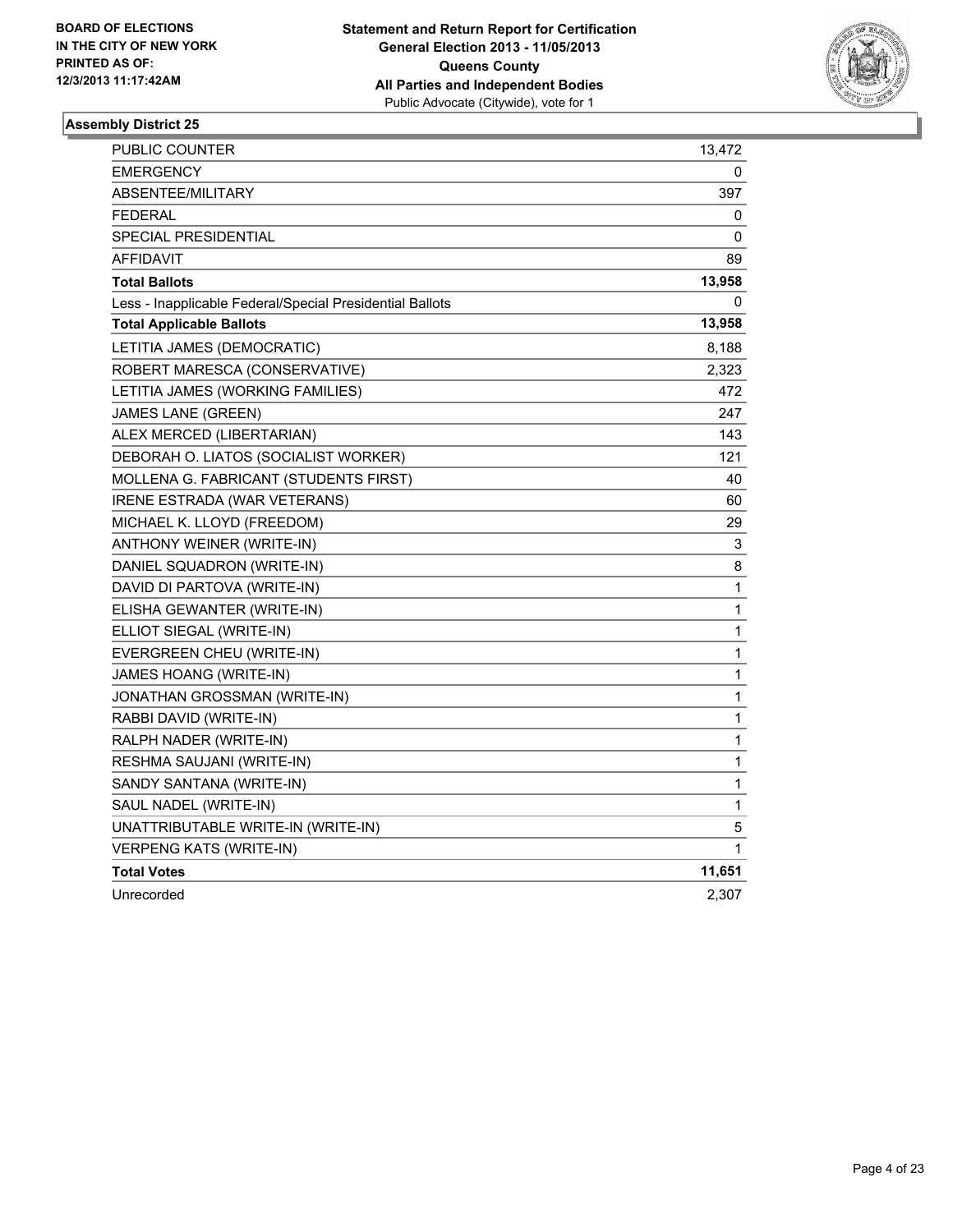

| <b>PUBLIC COUNTER</b>                                    | 21,097       |
|----------------------------------------------------------|--------------|
| <b>EMERGENCY</b>                                         | 1            |
| ABSENTEE/MILITARY                                        | 878          |
| FEDERAL                                                  | 0            |
| SPECIAL PRESIDENTIAL                                     | 0            |
| <b>AFFIDAVIT</b>                                         | 115          |
| <b>Total Ballots</b>                                     | 22,091       |
| Less - Inapplicable Federal/Special Presidential Ballots | 0            |
| <b>Total Applicable Ballots</b>                          | 22,091       |
| LETITIA JAMES (DEMOCRATIC)                               | 11,571       |
| ROBERT MARESCA (CONSERVATIVE)                            | 5,025        |
| LETITIA JAMES (WORKING FAMILIES)                         | 726          |
| <b>JAMES LANE (GREEN)</b>                                | 335          |
| ALEX MERCED (LIBERTARIAN)                                | 232          |
| DEBORAH O. LIATOS (SOCIALIST WORKER)                     | 182          |
| MOLLENA G. FABRICANT (STUDENTS FIRST)                    | 74           |
| IRENE ESTRADA (WAR VETERANS)                             | 113          |
| MICHAEL K. LLOYD (FREEDOM)                               | 25           |
| AL CENTOLE (WRITE-IN)                                    | 1            |
| DANIEL SQUADRON (WRITE-IN)                               | 23           |
| ED MCCLOSKEY (WRITE-IN)                                  | 1            |
| ERIC GICIA (WRITE-IN)                                    | 1            |
| FRANK PADAVAN (WRITE-IN)                                 | 1            |
| JOE LHOTA (WRITE-IN)                                     | 1            |
| JOHN TEST (WRITE-IN)                                     | 1            |
| JOSEPH A. VIDAL (WRITE-IN)                               | 1            |
| KWEISI MFUME (WRITE-IN)                                  | 1            |
| MATT MOSKOWITZ (WRITE-IN)                                | 1            |
| MICHAEL GRASSO (WRITE-IN)                                | 1            |
| PETER VALLONE (WRITE-IN)                                 | 2            |
| PHILIP MICHAEL MCGRORY (WRITE-IN)                        | 1            |
| RICHARD CHENEY (WRITE-IN)                                | 1            |
| RUDY GIULIANI (WRITE-IN)                                 | 1            |
| TYRELL JOINER EILAND (WRITE-IN)                          | 1            |
| UNATTRIBUTABLE WRITE-IN (WRITE-IN)                       | 8            |
| WILLIAM ISLER (WRITE-IN)                                 | $\mathbf{1}$ |
| <b>Total Votes</b>                                       | 18,331       |
| Unrecorded                                               | 3,760        |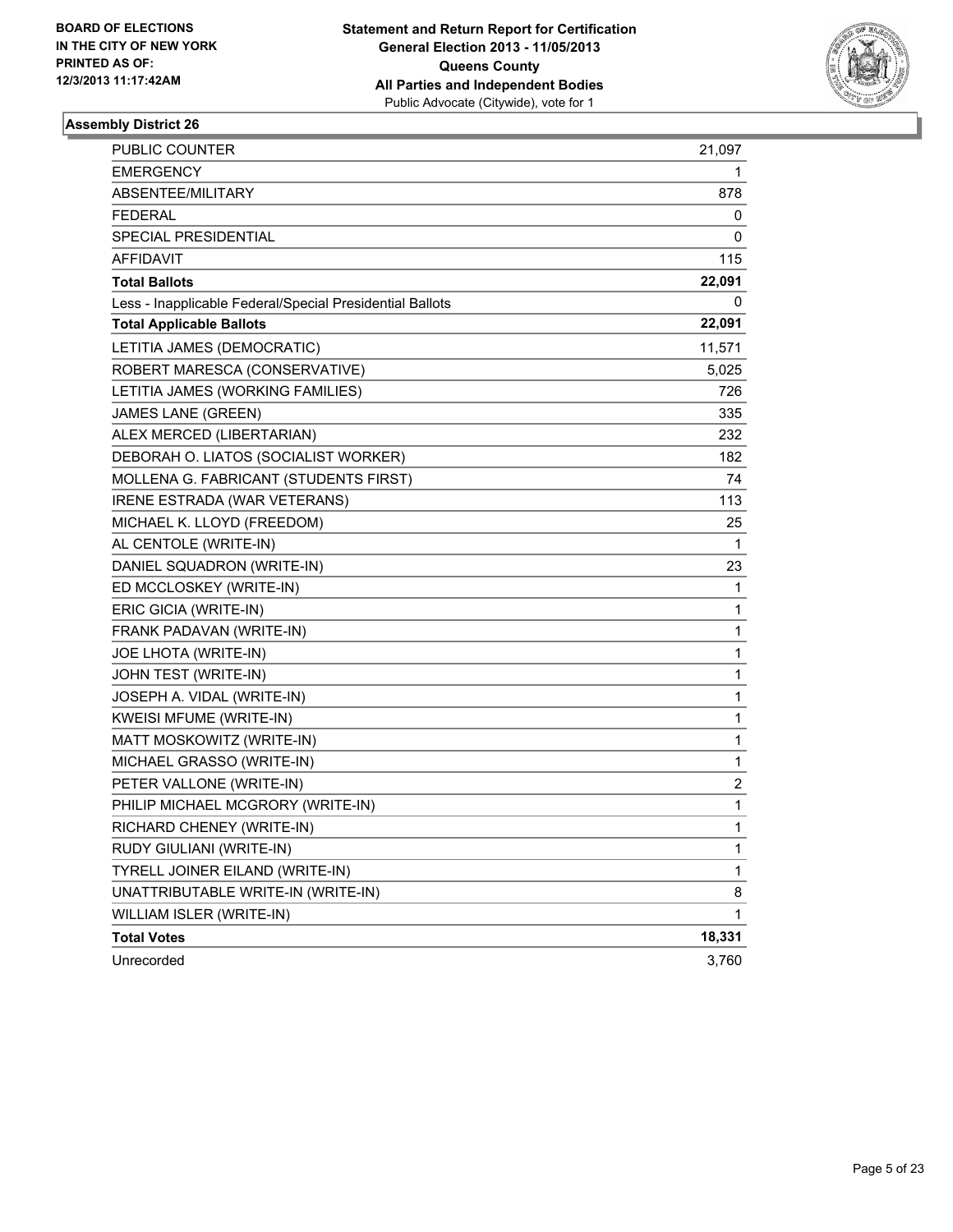

| <b>PUBLIC COUNTER</b>                                    | 14,376         |
|----------------------------------------------------------|----------------|
| <b>EMERGENCY</b>                                         | 0              |
| ABSENTEE/MILITARY                                        | 601            |
| <b>FEDERAL</b>                                           | 0              |
| <b>SPECIAL PRESIDENTIAL</b>                              | 0              |
| <b>AFFIDAVIT</b>                                         | 113            |
| <b>Total Ballots</b>                                     | 15,090         |
| Less - Inapplicable Federal/Special Presidential Ballots | 0              |
| <b>Total Applicable Ballots</b>                          | 15,090         |
| LETITIA JAMES (DEMOCRATIC)                               | 8,989          |
| ROBERT MARESCA (CONSERVATIVE)                            | 2,452          |
| LETITIA JAMES (WORKING FAMILIES)                         | 622            |
| JAMES LANE (GREEN)                                       | 272            |
| ALEX MERCED (LIBERTARIAN)                                | 178            |
| DEBORAH O. LIATOS (SOCIALIST WORKER)                     | 93             |
| MOLLENA G. FABRICANT (STUDENTS FIRST)                    | 58             |
| IRENE ESTRADA (WAR VETERANS)                             | 67             |
| MICHAEL K. LLOYD (FREEDOM)                               | 37             |
| CHAD HOPKOVITE (WRITE-IN)                                | $\overline{2}$ |
| CHRIS BACKMON (WRITE-IN)                                 | 1              |
| DANIEL SQUADRON (WRITE-IN)                               | 9              |
| DARA HAAS (WRITE-IN)                                     | $\mathbf 1$    |
| EDDIE STEEL (WRITE-IN)                                   | 1              |
| ELENA BRANDT (WRITE-IN)                                  | 1              |
| ERICK SALGADO (WRITE-IN)                                 | 1              |
| JOE LHOTA (WRITE-IN)                                     | 1              |
| JONATHON LEB (WRITE-IN)                                  | 1              |
| <b>JUSTIN NOT JACOBS (WRITE-IN)</b>                      | $\mathbf 1$    |
| KAMIL KRAWCZYK (WRITE-IN)                                | 1              |
| MARY VORMITTAG (WRITE-IN)                                | 1              |
| MAYLIN CAMPBELL (WRITE-IN)                               | $\mathbf{1}$   |
| NECHE MIAH HOCH (WRITE-IN)                               | $\mathbf{1}$   |
| RALPH COFALO (WRITE-IN)                                  | 1              |
| RUDY GIULIANI (WRITE-IN)                                 | 1              |
| SCOTT I. MISHALL (WRITE-IN)                              | 1              |
| TRISTA SUMMA (WRITE-IN)                                  | 1              |
| TYRELL JOINER EILAND (WRITE-IN)                          | 1              |
| UNATTRIBUTABLE WRITE-IN (WRITE-IN)                       | 10             |
| ZEANNE WOOFINGTON (WRITE-IN)                             | 1              |
| <b>Total Votes</b>                                       | 12,807         |
| Unrecorded                                               | 2,283          |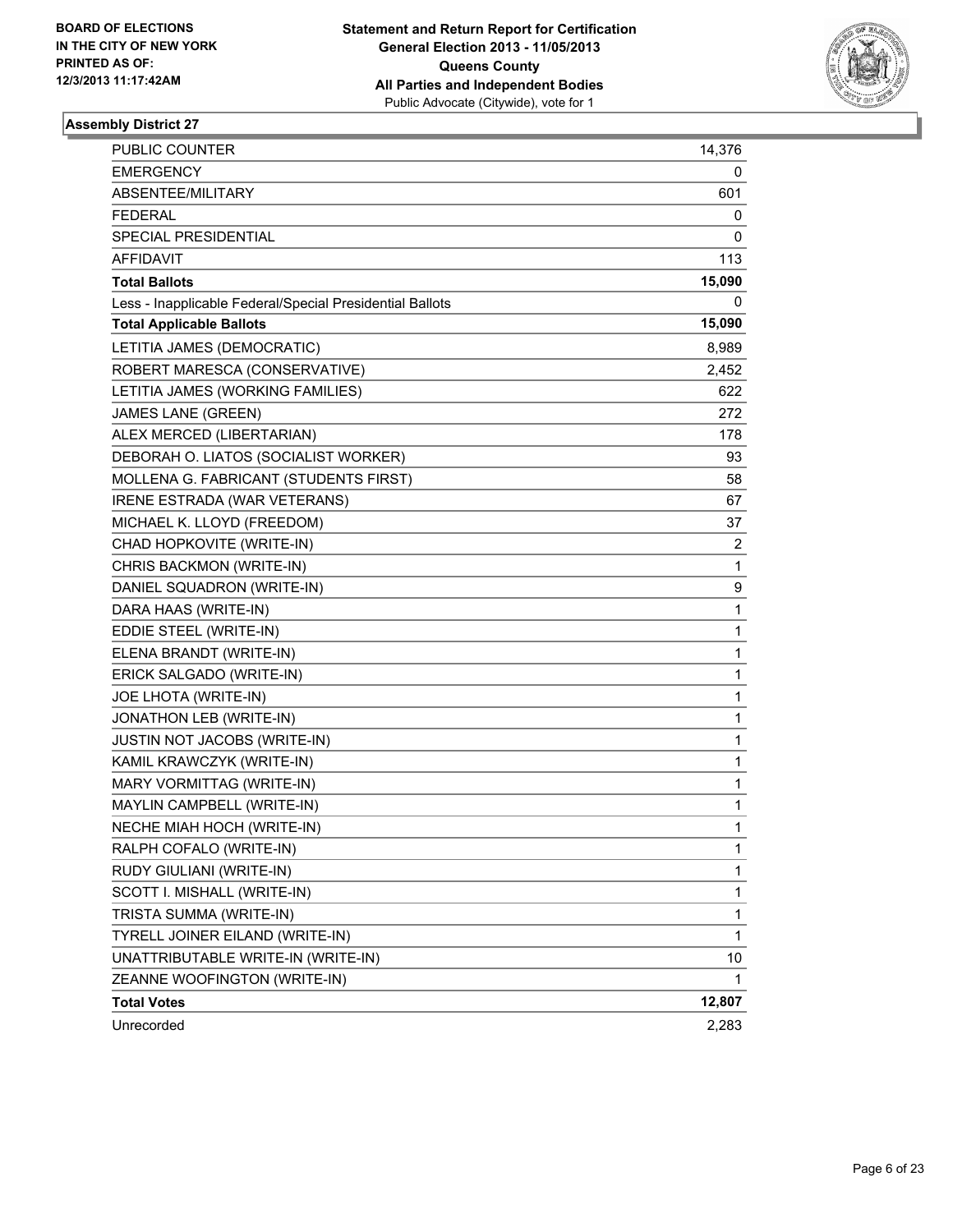

| <b>PUBLIC COUNTER</b>                                    | 17,878         |
|----------------------------------------------------------|----------------|
| <b>EMERGENCY</b>                                         | 0              |
| ABSENTEE/MILITARY                                        | 728            |
| <b>FEDERAL</b>                                           | 0              |
| SPECIAL PRESIDENTIAL                                     | 0              |
| <b>AFFIDAVIT</b>                                         | 98             |
| <b>Total Ballots</b>                                     | 18,704         |
| Less - Inapplicable Federal/Special Presidential Ballots | 0              |
| <b>Total Applicable Ballots</b>                          | 18,704         |
| LETITIA JAMES (DEMOCRATIC)                               | 10,039         |
| ROBERT MARESCA (CONSERVATIVE)                            | 3,841          |
| LETITIA JAMES (WORKING FAMILIES)                         | 823            |
| <b>JAMES LANE (GREEN)</b>                                | 448            |
| ALEX MERCED (LIBERTARIAN)                                | 276            |
| DEBORAH O. LIATOS (SOCIALIST WORKER)                     | 113            |
| MOLLENA G. FABRICANT (STUDENTS FIRST)                    | 50             |
| IRENE ESTRADA (WAR VETERANS)                             | 104            |
| MICHAEL K. LLOYD (FREEDOM)                               | 43             |
| ALEX ZABLOCKI (WRITE-IN)                                 | 1              |
| BILL DE BLASIO (WRITE-IN)                                | 1              |
| DANIEL BOREDIN (WRITE-IN)                                | $\mathbf{1}$   |
| DANIEL SQUADRON (WRITE-IN)                               | 21             |
| DANIEL SQUARDON (WRITE-IN)                               | 1              |
| DAVE MCCUTCHEON (WRITE-IN)                               | 1              |
| DAVID SQUADRON (WRITE-IN)                                | 1              |
| ERROL LEWIS (WRITE-IN)                                   | $\mathbf{1}$   |
| HAROLD SHUTTE (WRITE-IN)                                 | $\mathbf{1}$   |
| JAMES MOONEY (WRITE-IN)                                  | 1              |
| <b>JASON SCHARTT (WRITE-IN)</b>                          | 1              |
| JONATHAN HUI (WRITE-IN)                                  | 1              |
| JOSEPH A SURACI (WRITE-IN)                               | 1              |
| JUDY DILL (WRITE-IN)                                     | 1              |
| MARIO CUOMO (WRITE-IN)                                   | 1              |
| MARY MARKOWITZ (WRITE-IN)                                | 1              |
| MIKE BLOOMBERG (WRITE-IN)                                | $\mathbf{1}$   |
| NORMAN SIEGEL (WRITE-IN)                                 | $\mathbf 1$    |
| PATRICK SETNOFF (WRITE-IN)                               | 1              |
| SCOTT L FREDRICKS (WRITE-IN)                             | $\mathbf{1}$   |
| SEAN DEBIASE (WRITE-IN)                                  | 1              |
| STEVEN BUSCOTTI (WRITE-IN)                               | 1              |
| TYRELL JOINER EILAND (WRITE-IN)                          | $\overline{2}$ |
| UNATTRIBUTABLE WRITE-IN (WRITE-IN)                       | 10             |
| YEVGENY SAMOKHLOB (WRITE-IN)                             | 1              |
| <b>Total Votes</b>                                       | 15,792         |
| Unrecorded                                               | 2,912          |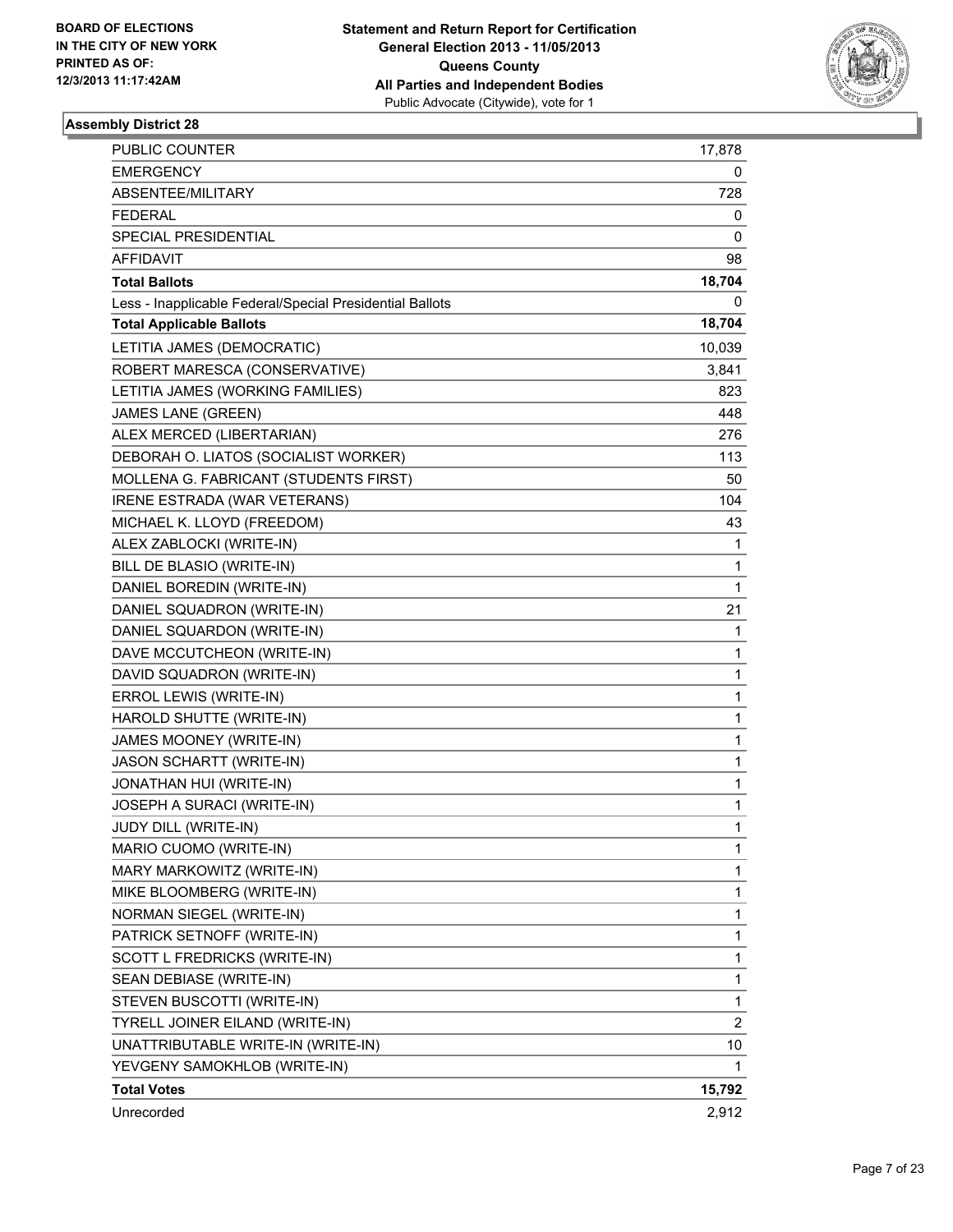

| <b>PUBLIC COUNTER</b>                                    | 17,580         |
|----------------------------------------------------------|----------------|
| <b>EMERGENCY</b>                                         | 1              |
| ABSENTEE/MILITARY                                        | 497            |
| <b>FEDERAL</b>                                           | 0              |
| <b>SPECIAL PRESIDENTIAL</b>                              | 0              |
| <b>AFFIDAVIT</b>                                         | 167            |
| <b>Total Ballots</b>                                     | 18,245         |
| Less - Inapplicable Federal/Special Presidential Ballots | 0              |
| <b>Total Applicable Ballots</b>                          | 18,245         |
| LETITIA JAMES (DEMOCRATIC)                               | 16,772         |
| ROBERT MARESCA (CONSERVATIVE)                            | 233            |
| LETITIA JAMES (WORKING FAMILIES)                         | 440            |
| <b>JAMES LANE (GREEN)</b>                                | 44             |
| ALEX MERCED (LIBERTARIAN)                                | 23             |
| DEBORAH O. LIATOS (SOCIALIST WORKER)                     | 22             |
| MOLLENA G. FABRICANT (STUDENTS FIRST)                    | 19             |
| IRENE ESTRADA (WAR VETERANS)                             | 20             |
| MICHAEL K. LLOYD (FREEDOM)                               | 16             |
| COREY GUMBS (WRITE-IN)                                   | 1              |
| DANIEL SQUADRON (WRITE-IN)                               | 6              |
| DANIEL SQUARDON (WRITE-IN)                               | 1              |
| JOHN COBBS (WRITE-IN)                                    | $\mathbf{1}$   |
| JOHN TEST (WRITE-IN)                                     | $\mathbf 1$    |
| JOHN W. CRONIN (WRITE-IN)                                | 1              |
| LEONA FERGUSON (WRITE-IN)                                | $\mathbf{1}$   |
| TYRELL JOINER EILAND (WRITE-IN)                          | $\mathbf{1}$   |
| UNATTRIBUTABLE WRITE-IN (WRITE-IN)                       | $\overline{2}$ |
| <b>Total Votes</b>                                       | 17,604         |
| Unrecorded                                               | 641            |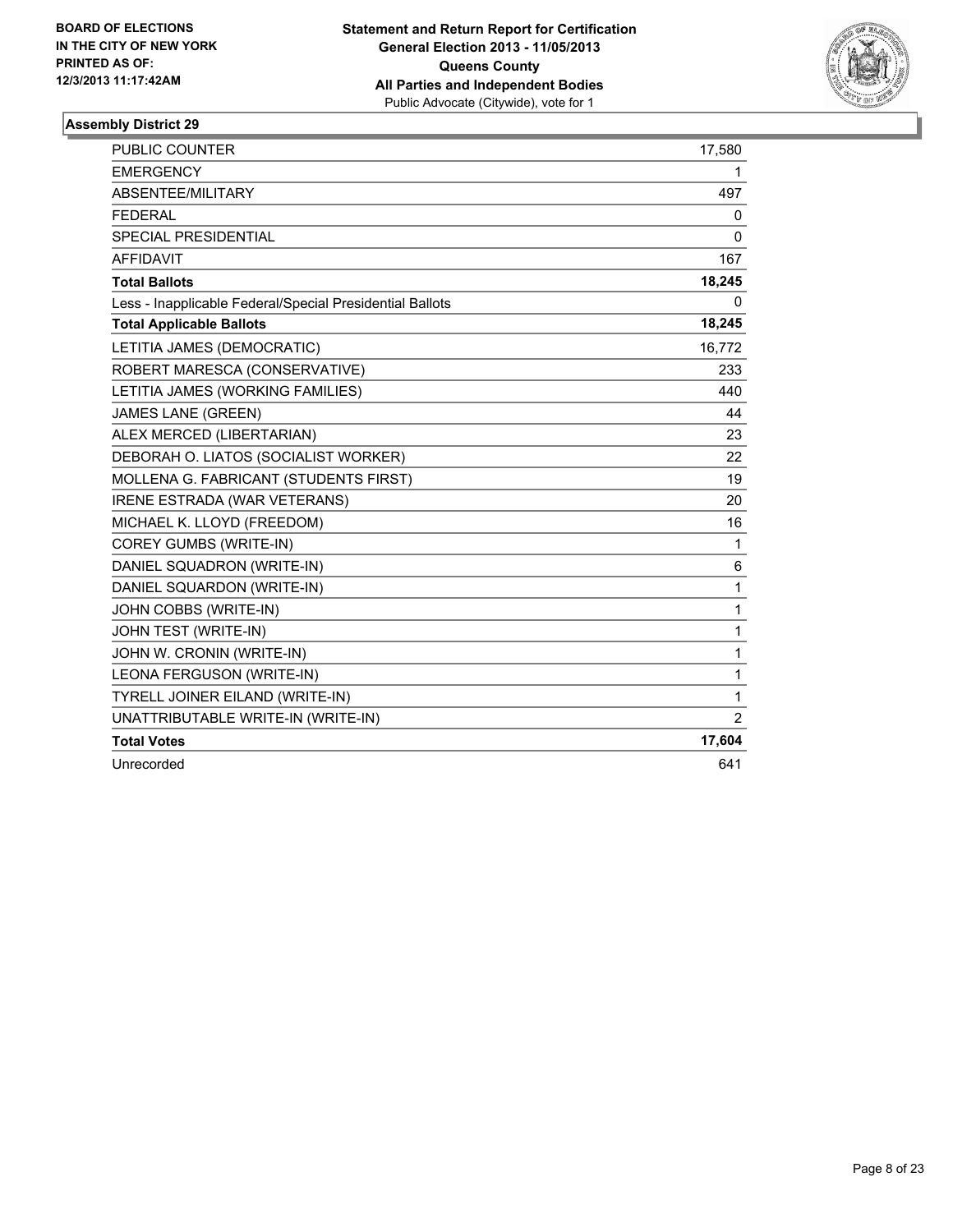

| PUBLIC COUNTER                                           | 14,367       |
|----------------------------------------------------------|--------------|
| <b>EMERGENCY</b>                                         | 14           |
| ABSENTEE/MILITARY                                        | 466          |
| <b>FEDERAL</b>                                           | 0            |
| SPECIAL PRESIDENTIAL                                     | $\mathbf{0}$ |
| <b>AFFIDAVIT</b>                                         | 120          |
| <b>Total Ballots</b>                                     | 14,967       |
| Less - Inapplicable Federal/Special Presidential Ballots | 0            |
| <b>Total Applicable Ballots</b>                          | 14,967       |
| LETITIA JAMES (DEMOCRATIC)                               | 8,053        |
| ROBERT MARESCA (CONSERVATIVE)                            | 3,012        |
| LETITIA JAMES (WORKING FAMILIES)                         | 756          |
| <b>JAMES LANE (GREEN)</b>                                | 315          |
| ALEX MERCED (LIBERTARIAN)                                | 141          |
| DEBORAH O. LIATOS (SOCIALIST WORKER)                     | 103          |
| MOLLENA G. FABRICANT (STUDENTS FIRST)                    | 44           |
| <b>IRENE ESTRADA (WAR VETERANS)</b>                      | 106          |
| MICHAEL K. LLOYD (FREEDOM)                               | 30           |
| DANIEL SQUADRON (WRITE-IN)                               | 7            |
| DONNA FREDERIC KSEN (WRITE-IN)                           | 1            |
| <b>GEORGE ONORATO (WRITE-IN)</b>                         | 1            |
| RICHARD ROSENHAMMER (WRITE-IN)                           | $\mathbf{1}$ |
| TRAYON CHRISTIAN (WRITE-IN)                              | 1            |
| UNATTRIBUTABLE WRITE-IN (WRITE-IN)                       | 8            |
| WILLIAM RADSKE (WRITE-IN)                                | 1            |
| <b>Total Votes</b>                                       | 12,580       |
| Unrecorded                                               | 2.387        |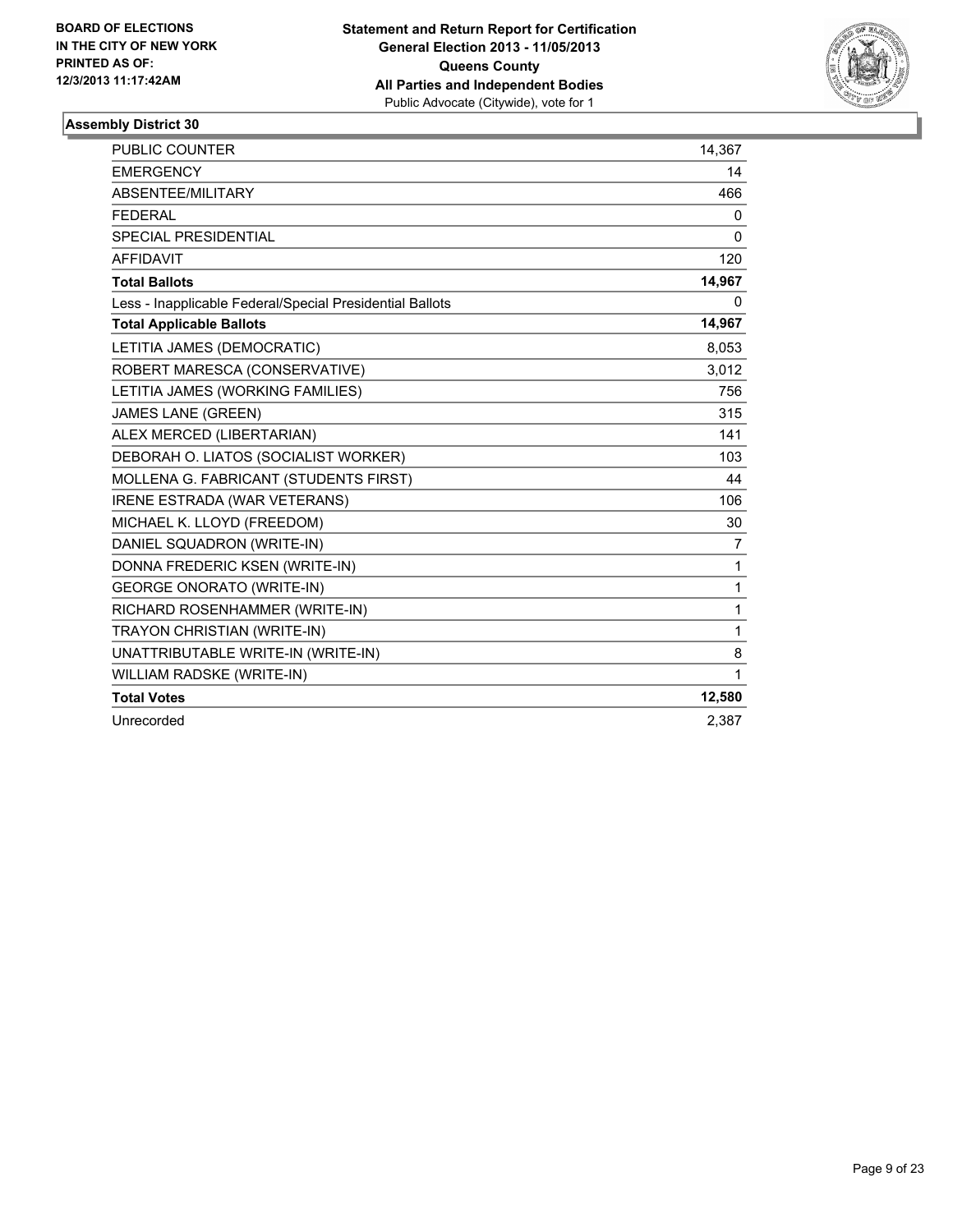

| PUBLIC COUNTER                                           | 12,019         |
|----------------------------------------------------------|----------------|
| <b>EMERGENCY</b>                                         | 0              |
| ABSENTEE/MILITARY                                        | 307            |
| <b>FEDERAL</b>                                           | 0              |
| <b>SPECIAL PRESIDENTIAL</b>                              | 0              |
| <b>AFFIDAVIT</b>                                         | 124            |
| <b>Total Ballots</b>                                     | 12,450         |
| Less - Inapplicable Federal/Special Presidential Ballots | 0              |
| <b>Total Applicable Ballots</b>                          | 12,450         |
| LETITIA JAMES (DEMOCRATIC)                               | 10,931         |
| ROBERT MARESCA (CONSERVATIVE)                            | 386            |
| LETITIA JAMES (WORKING FAMILIES)                         | 313            |
| <b>JAMES LANE (GREEN)</b>                                | 41             |
| ALEX MERCED (LIBERTARIAN)                                | 28             |
| DEBORAH O. LIATOS (SOCIALIST WORKER)                     | 15             |
| MOLLENA G. FABRICANT (STUDENTS FIRST)                    | 8              |
| <b>IRENE ESTRADA (WAR VETERANS)</b>                      | 23             |
| MICHAEL K. LLOYD (FREEDOM)                               | 8              |
| ACAN KATEMAN (WRITE-IN)                                  | 1              |
| DANIEL SQUADRON (WRITE-IN)                               | $\overline{2}$ |
| ERICK SALGADO (WRITE-IN)                                 | 3              |
| JOHN NAUDUS (WRITE-IN)                                   | $\overline{2}$ |
| LANCE EASTACHE (WRITE-IN)                                | $\mathbf{1}$   |
| UNATTRIBUTABLE WRITE-IN (WRITE-IN)                       | 5              |
| <b>Total Votes</b>                                       | 11,767         |
| Unrecorded                                               | 683            |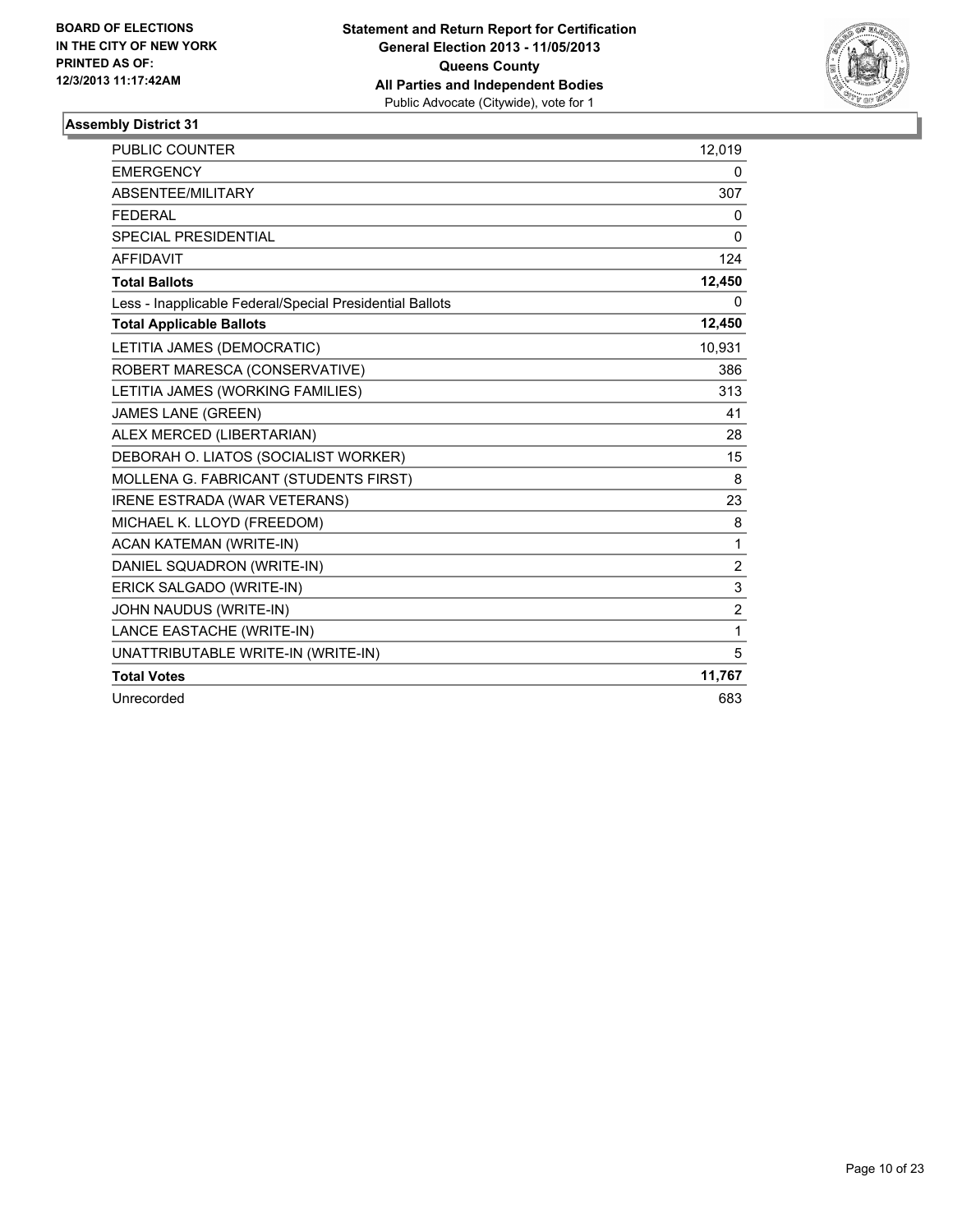

| <b>PUBLIC COUNTER</b>                                    | 16,455 |
|----------------------------------------------------------|--------|
| <b>EMERGENCY</b>                                         | 6      |
| ABSENTEE/MILITARY                                        | 334    |
| <b>FEDERAL</b>                                           | 0      |
| <b>SPECIAL PRESIDENTIAL</b>                              | 0      |
| <b>AFFIDAVIT</b>                                         | 182    |
| <b>Total Ballots</b>                                     | 16,977 |
| Less - Inapplicable Federal/Special Presidential Ballots | 0      |
| <b>Total Applicable Ballots</b>                          | 16,977 |
| LETITIA JAMES (DEMOCRATIC)                               | 15,639 |
| ROBERT MARESCA (CONSERVATIVE)                            | 128    |
| LETITIA JAMES (WORKING FAMILIES)                         | 437    |
| JAMES LANE (GREEN)                                       | 46     |
| ALEX MERCED (LIBERTARIAN)                                | 21     |
| DEBORAH O. LIATOS (SOCIALIST WORKER)                     | 15     |
| MOLLENA G. FABRICANT (STUDENTS FIRST)                    | 17     |
| IRENE ESTRADA (WAR VETERANS)                             | 18     |
| MICHAEL K. LLOYD (FREEDOM)                               | 23     |
| ANTHONY WEINER (WRITE-IN)                                | 1      |
| UNATTRIBUTABLE WRITE-IN (WRITE-IN)                       | 3      |
| WILLIE L BARKER (WRITE-IN)                               | 1      |
| <b>Total Votes</b>                                       | 16,349 |
| Unrecorded                                               | 628    |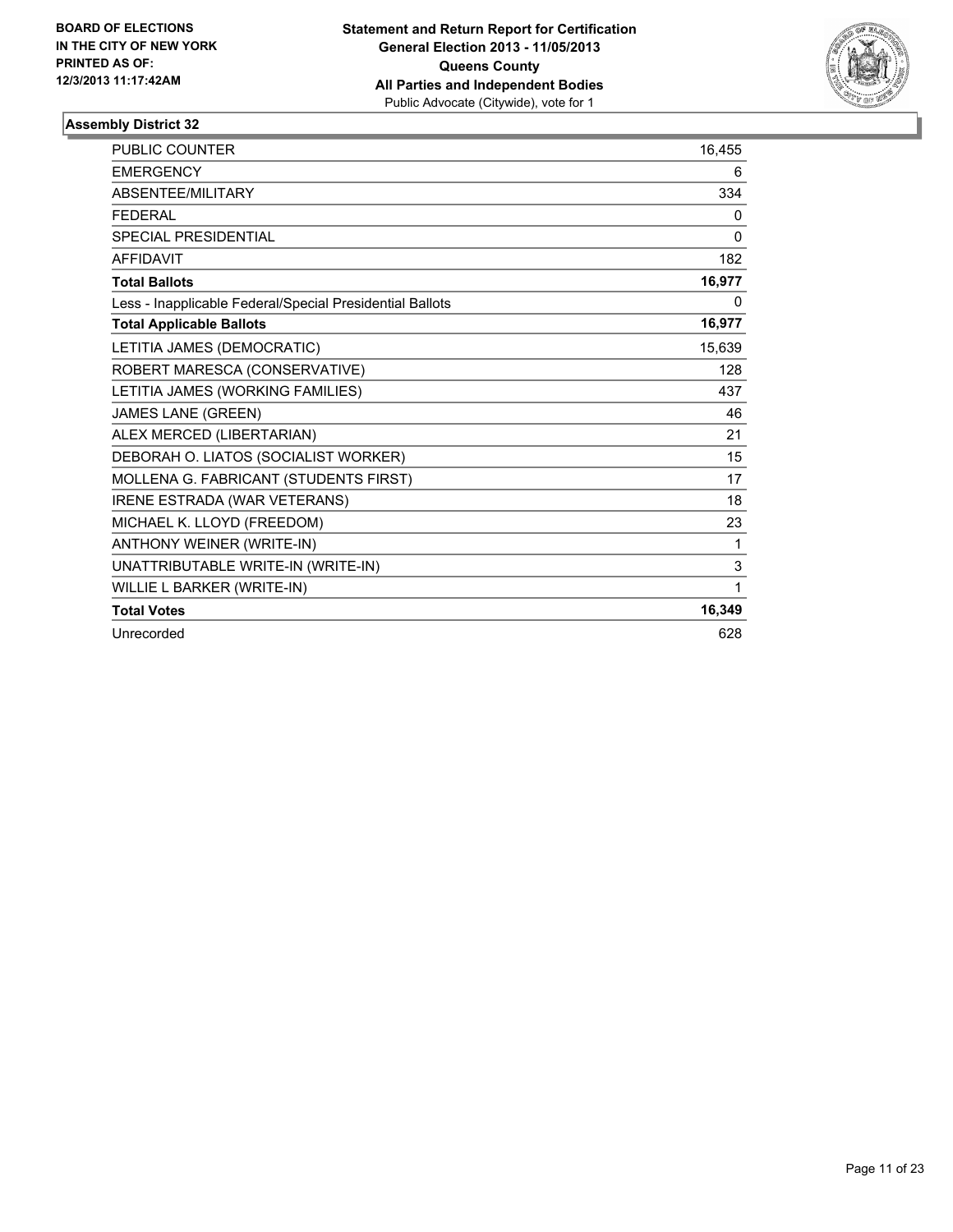

| <b>PUBLIC COUNTER</b>                                    | 19,352       |
|----------------------------------------------------------|--------------|
| <b>EMERGENCY</b>                                         | 0            |
| <b>ABSENTEE/MILITARY</b>                                 | 404          |
| <b>FFDFRAL</b>                                           | 0            |
| <b>SPECIAL PRESIDENTIAL</b>                              | $\mathbf{0}$ |
| <b>AFFIDAVIT</b>                                         | 136          |
| <b>Total Ballots</b>                                     | 19,892       |
| Less - Inapplicable Federal/Special Presidential Ballots | 0            |
| <b>Total Applicable Ballots</b>                          | 19,892       |
| LETITIA JAMES (DEMOCRATIC)                               | 16,673       |
| ROBERT MARESCA (CONSERVATIVE)                            | 1,160        |
| LETITIA JAMES (WORKING FAMILIES)                         | 639          |
| <b>JAMES LANE (GREEN)</b>                                | 104          |
| ALEX MERCED (LIBERTARIAN)                                | 59           |
| DEBORAH O. LIATOS (SOCIALIST WORKER)                     | 48           |
| MOLLENA G. FABRICANT (STUDENTS FIRST)                    | 26           |
| <b>IRENE ESTRADA (WAR VETERANS)</b>                      | 50           |
| MICHAEL K. LLOYD (FREEDOM)                               | 26           |
| DANIEL SQUADRON (WRITE-IN)                               | 10           |
| DAVID SQUADRON (WRITE-IN)                                | 1            |
| LUCY PORTER (WRITE-IN)                                   | $\mathbf{1}$ |
| TYRELL JOINER EILAND (WRITE-IN)                          | 3            |
| UNATTRIBUTABLE WRITE-IN (WRITE-IN)                       | 6            |
| <b>Total Votes</b>                                       | 18,806       |
| Unrecorded                                               | 1.086        |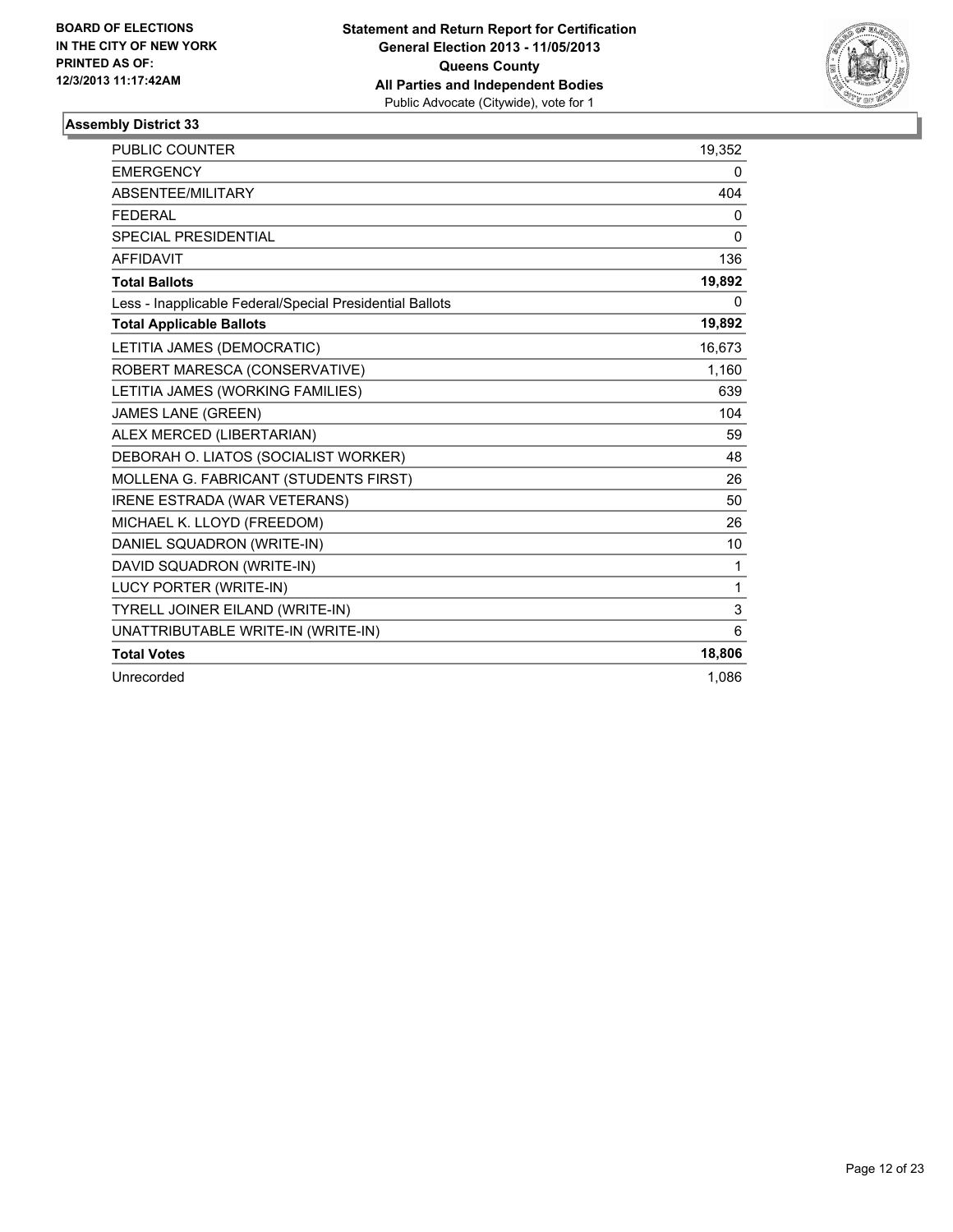

| <b>PUBLIC COUNTER</b>                                    | 10,134   |
|----------------------------------------------------------|----------|
| <b>EMERGENCY</b>                                         | 0        |
| <b>ABSENTEE/MILITARY</b>                                 | 237      |
| <b>FEDERAL</b>                                           | 0        |
| <b>SPECIAL PRESIDENTIAL</b>                              | $\Omega$ |
| <b>AFFIDAVIT</b>                                         | 121      |
| <b>Total Ballots</b>                                     | 10,492   |
| Less - Inapplicable Federal/Special Presidential Ballots | 0        |
| <b>Total Applicable Ballots</b>                          | 10,492   |
| LETITIA JAMES (DEMOCRATIC)                               | 7.258    |
| ROBERT MARESCA (CONSERVATIVE)                            | 944      |
| LETITIA JAMES (WORKING FAMILIES)                         | 536      |
| <b>JAMES LANE (GREEN)</b>                                | 200      |
| ALEX MERCED (LIBERTARIAN)                                | 94       |
| DEBORAH O. LIATOS (SOCIALIST WORKER)                     | 63       |
| MOLLENA G. FABRICANT (STUDENTS FIRST)                    | 25       |
| <b>IRENE ESTRADA (WAR VETERANS)</b>                      | 68       |
| MICHAEL K. LLOYD (FREEDOM)                               | 19       |
| BERNARD COHEN (WRITE-IN)                                 | 1        |
| DANIEL SQUADRON (WRITE-IN)                               | 10       |
| KEVIN MONTALVO (WRITE-IN)                                | 1        |
| UNATTRIBUTABLE WRITE-IN (WRITE-IN)                       | 3        |
| <b>Total Votes</b>                                       | 9,222    |
| Unrecorded                                               | 1.270    |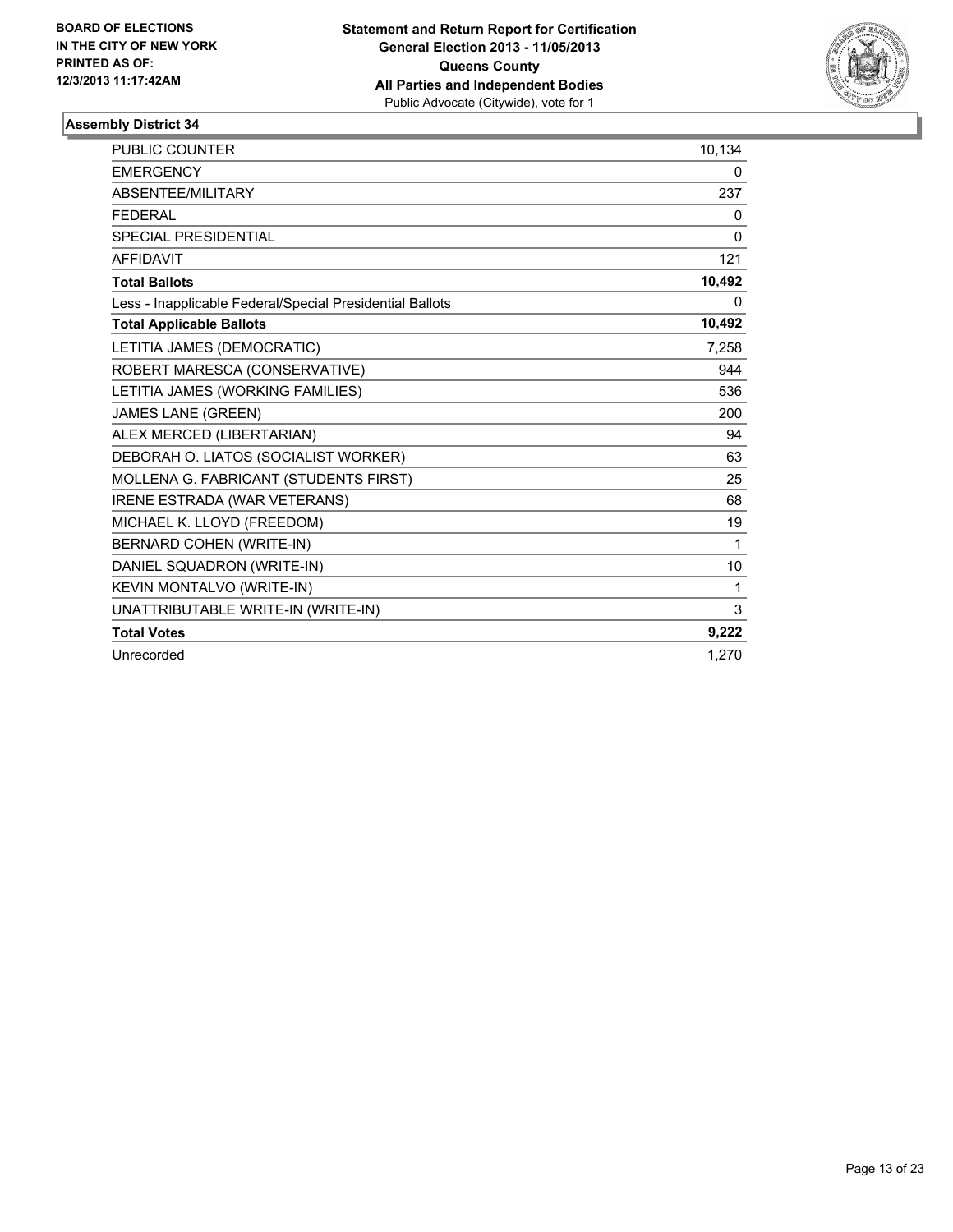

| <b>PUBLIC COUNTER</b>                                    | 9,190          |
|----------------------------------------------------------|----------------|
| <b>EMERGENCY</b>                                         | 0              |
| ABSENTEE/MILITARY                                        | 375            |
| <b>FEDERAL</b>                                           | 0              |
| <b>SPECIAL PRESIDENTIAL</b>                              | $\mathbf{0}$   |
| <b>AFFIDAVIT</b>                                         | 98             |
| <b>Total Ballots</b>                                     | 9,663          |
| Less - Inapplicable Federal/Special Presidential Ballots | 0              |
| <b>Total Applicable Ballots</b>                          | 9,663          |
| LETITIA JAMES (DEMOCRATIC)                               | 7,657          |
| ROBERT MARESCA (CONSERVATIVE)                            | 489            |
| LETITIA JAMES (WORKING FAMILIES)                         | 293            |
| JAMES LANE (GREEN)                                       | 93             |
| ALEX MERCED (LIBERTARIAN)                                | 50             |
| DEBORAH O. LIATOS (SOCIALIST WORKER)                     | 35             |
| MOLLENA G. FABRICANT (STUDENTS FIRST)                    | 20             |
| IRENE ESTRADA (WAR VETERANS)                             | 49             |
| MICHAEL K. LLOYD (FREEDOM)                               | 16             |
| ALEX BYZSHTAIN (WRITE-IN)                                | $\mathbf{1}$   |
| DANIEL SQUADRON (WRITE-IN)                               | 7              |
| DAVID SQUADRON (WRITE-IN)                                | 1              |
| DON F MATTA (WRITE-IN)                                   | 1              |
| <b>GAVEN NOWAK (WRITE-IN)</b>                            | 1              |
| JOHN TEST (WRITE-IN)                                     | 1              |
| MARK J BIBILS (WRITE-IN)                                 | 1              |
| MIKE BLOOMBERG (WRITE-IN)                                | 1              |
| ROBBIE SHEIKH (WRITE-IN)                                 | 1              |
| TYRELL JOINER EILAND (WRITE-IN)                          | $\overline{c}$ |
| UNATTRIBUTABLE WRITE-IN (WRITE-IN)                       | 6              |
| WILLIAM HELMS III (WRITE-IN)                             | 1              |
| <b>Total Votes</b>                                       | 8,726          |
| Unrecorded                                               | 937            |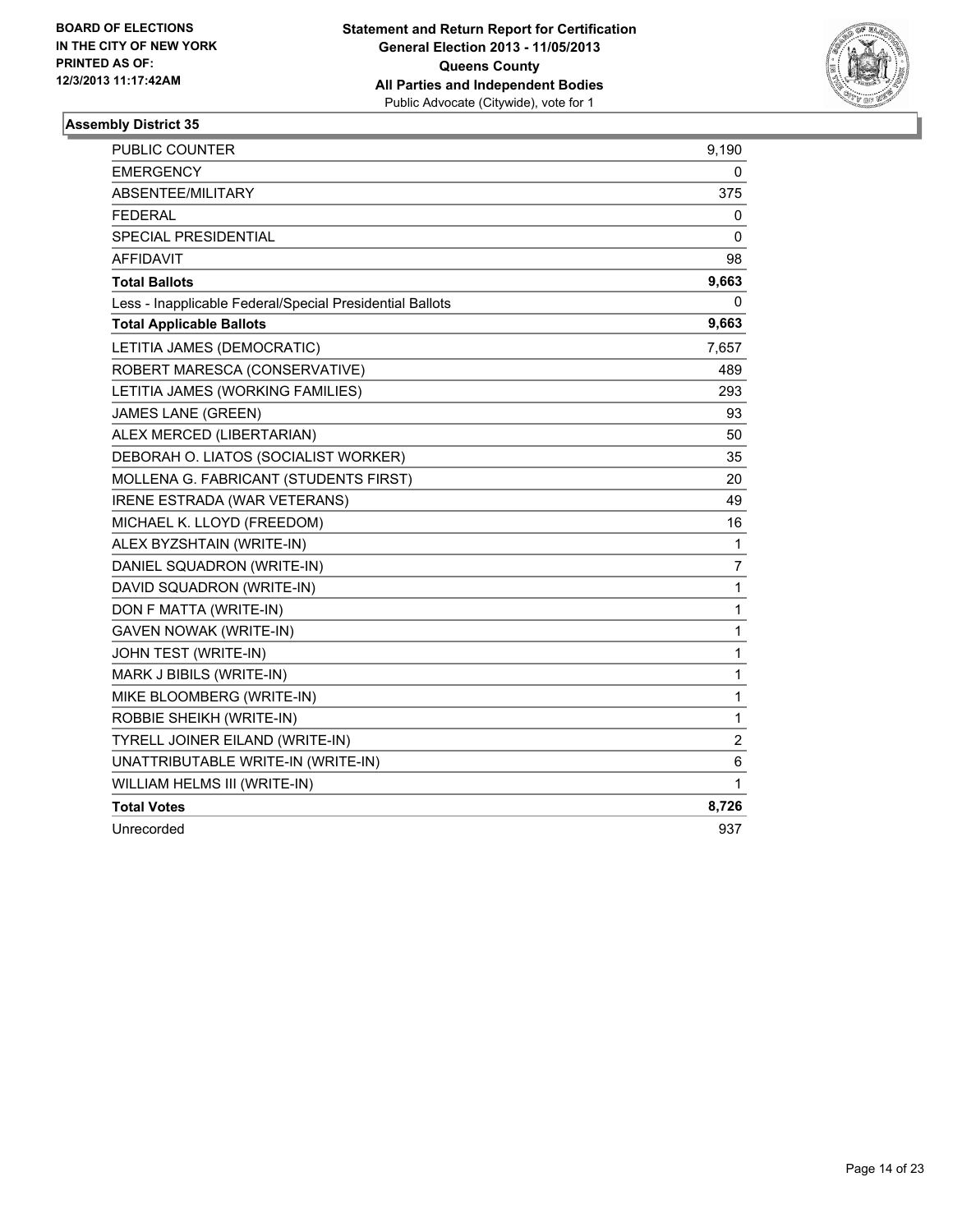

| <b>PUBLIC COUNTER</b>                                    | 14,716       |
|----------------------------------------------------------|--------------|
| <b>EMERGENCY</b>                                         | 1            |
| ABSENTEE/MILITARY                                        | 290          |
| <b>FEDERAL</b>                                           | 0            |
| <b>SPECIAL PRESIDENTIAL</b>                              | 0            |
| <b>AFFIDAVIT</b>                                         | 199          |
| <b>Total Ballots</b>                                     | 15,206       |
| Less - Inapplicable Federal/Special Presidential Ballots | 0            |
| <b>Total Applicable Ballots</b>                          | 15,206       |
| LETITIA JAMES (DEMOCRATIC)                               | 9,533        |
| ROBERT MARESCA (CONSERVATIVE)                            | 1,639        |
| LETITIA JAMES (WORKING FAMILIES)                         | 938          |
| <b>JAMES LANE (GREEN)</b>                                | 614          |
| ALEX MERCED (LIBERTARIAN)                                | 210          |
| DEBORAH O. LIATOS (SOCIALIST WORKER)                     | 233          |
| MOLLENA G. FABRICANT (STUDENTS FIRST)                    | 55           |
| IRENE ESTRADA (WAR VETERANS)                             | 84           |
| MICHAEL K. LLOYD (FREEDOM)                               | 20           |
| BRIAN LEIBOWITZ (WRITE-IN)                               | $\mathbf 1$  |
| DANIEL SQUADRON (WRITE-IN)                               | 23           |
| JOE LHOTA (WRITE-IN)                                     | $\mathbf{1}$ |
| MATT REEVES (WRITE-IN)                                   | $\mathbf{1}$ |
| MAURICE PINGON (WRITE-IN)                                | 1            |
| PETER VALLONE (WRITE-IN)                                 | $\mathbf{1}$ |
| TYRELL JOINER EILAND (WRITE-IN)                          | 1            |
| UNATTRIBUTABLE WRITE-IN (WRITE-IN)                       | 5            |
| VICTOR SANTOS (WRITE-IN)                                 | 1            |
| <b>Total Votes</b>                                       | 13,361       |
| Unrecorded                                               | 1,845        |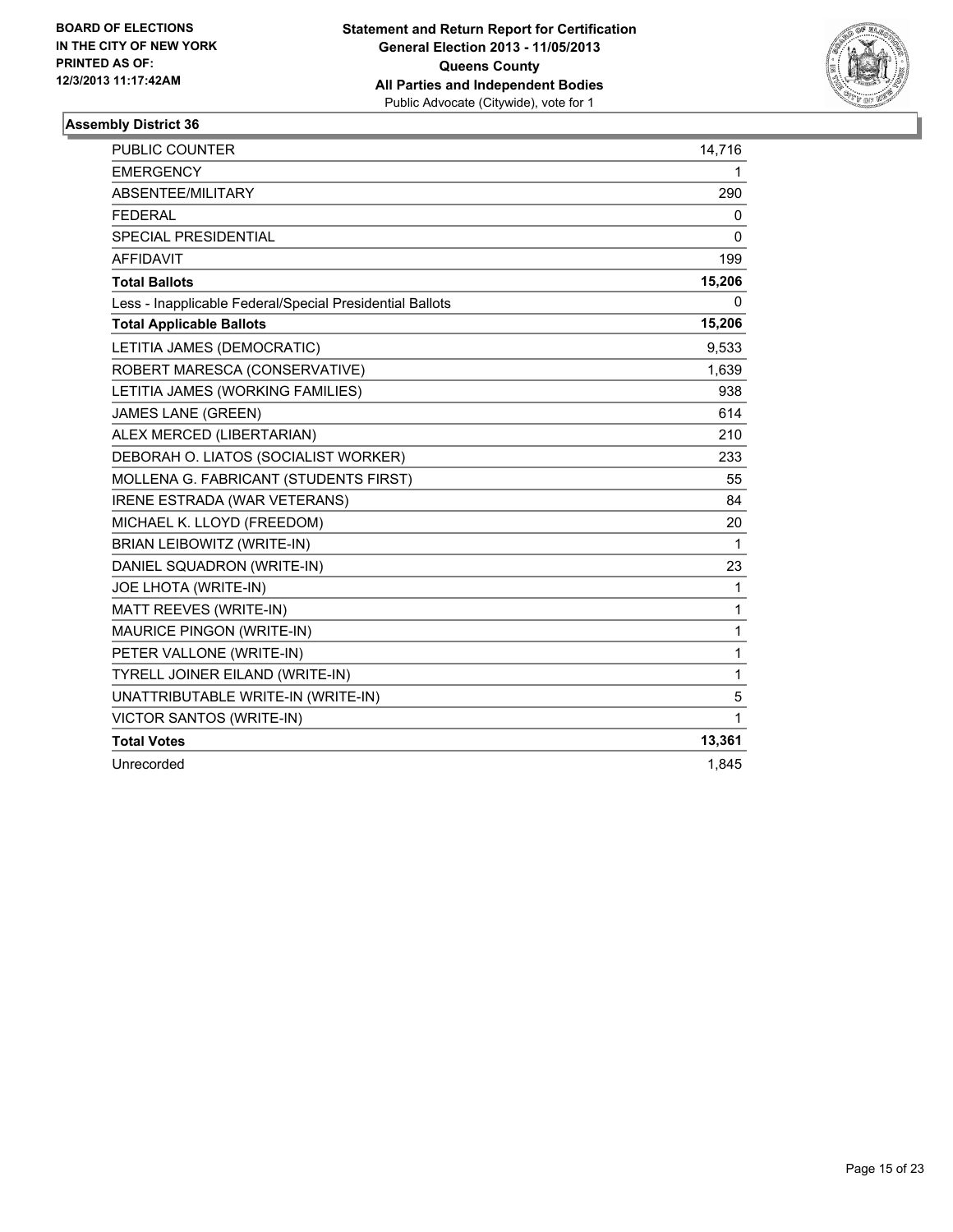

| <b>PUBLIC COUNTER</b>                                    | 12,663         |
|----------------------------------------------------------|----------------|
| <b>EMERGENCY</b>                                         | 59             |
| ABSENTEE/MILITARY                                        | 267            |
| <b>FEDERAL</b>                                           | 0              |
| <b>SPECIAL PRESIDENTIAL</b>                              | 0              |
| <b>AFFIDAVIT</b>                                         | 160            |
| <b>Total Ballots</b>                                     | 13,149         |
| Less - Inapplicable Federal/Special Presidential Ballots | 0              |
| <b>Total Applicable Ballots</b>                          | 13,149         |
| LETITIA JAMES (DEMOCRATIC)                               | 9,225          |
| ROBERT MARESCA (CONSERVATIVE)                            | 1,162          |
| LETITIA JAMES (WORKING FAMILIES)                         | 809            |
| <b>JAMES LANE (GREEN)</b>                                | 289            |
| ALEX MERCED (LIBERTARIAN)                                | 135            |
| DEBORAH O. LIATOS (SOCIALIST WORKER)                     | 71             |
| MOLLENA G. FABRICANT (STUDENTS FIRST)                    | 33             |
| IRENE ESTRADA (WAR VETERANS)                             | 69             |
| MICHAEL K. LLOYD (FREEDOM)                               | 22             |
| CHRISTIAN NAUSER (WRITE-IN)                              | $\mathbf{1}$   |
| DANIEL SQUADRON (WRITE-IN)                               | 9              |
| <b>JIMMY MCMILLAN (WRITE-IN)</b>                         | $\overline{2}$ |
| MARK LILAKOS (WRITE-IN)                                  | $\mathbf{1}$   |
| MORGAN JOHNSON (WRITE-IN)                                | $\mathbf{1}$   |
| PETER VALLONE (WRITE-IN)                                 | 1              |
| REDHA PATEL (WRITE-IN)                                   | 1              |
| ROSE HASER (WRITE-IN)                                    | 1              |
| UNATTRIBUTABLE WRITE-IN (WRITE-IN)                       | $\overline{2}$ |
| WALTER IWANCHIW (WRITE-IN)                               | 1              |
| <b>Total Votes</b>                                       | 11,835         |
| Unrecorded                                               | 1,314          |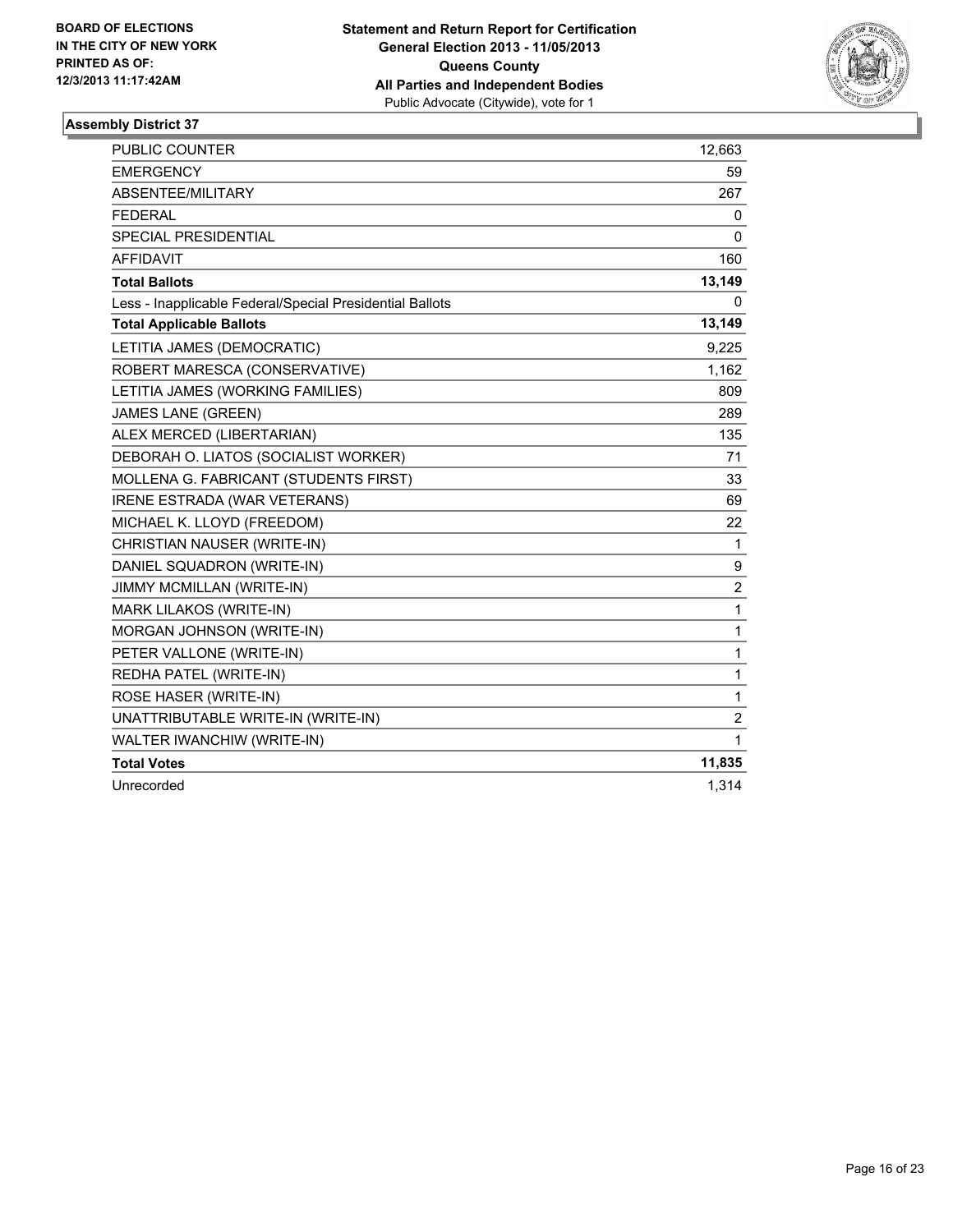

| <b>PUBLIC COUNTER</b>                                    | 9,719          |
|----------------------------------------------------------|----------------|
| <b>EMERGENCY</b>                                         | 1              |
| ABSENTEE/MILITARY                                        | 196            |
| <b>FEDERAL</b>                                           | 0              |
| <b>SPECIAL PRESIDENTIAL</b>                              | 0              |
| <b>AFFIDAVIT</b>                                         | 98             |
| <b>Total Ballots</b>                                     | 10,014         |
| Less - Inapplicable Federal/Special Presidential Ballots | 0              |
| <b>Total Applicable Ballots</b>                          | 10,014         |
| LETITIA JAMES (DEMOCRATIC)                               | 6,455          |
| ROBERT MARESCA (CONSERVATIVE)                            | 1,389          |
| LETITIA JAMES (WORKING FAMILIES)                         | 439            |
| <b>JAMES LANE (GREEN)</b>                                | 156            |
| ALEX MERCED (LIBERTARIAN)                                | 88             |
| DEBORAH O. LIATOS (SOCIALIST WORKER)                     | 55             |
| MOLLENA G. FABRICANT (STUDENTS FIRST)                    | 30             |
| <b>IRENE ESTRADA (WAR VETERANS)</b>                      | 88             |
| MICHAEL K. LLOYD (FREEDOM)                               | 25             |
| DANIEL SQUADRON (WRITE-IN)                               | 8              |
| EDWARD SCORILLO (WRITE-IN)                               | $\mathbf 1$    |
| JOHN BOUGIAMAS (WRITE-IN)                                | 1              |
| RYAN CALLAHAN (WRITE-IN)                                 | $\mathbf{1}$   |
| TYRELL JOINER EILAND (WRITE-IN)                          | $\overline{2}$ |
| UNATTRIBUTABLE WRITE-IN (WRITE-IN)                       | 2              |
| <b>Total Votes</b>                                       | 8,740          |
| Unrecorded                                               | 1,274          |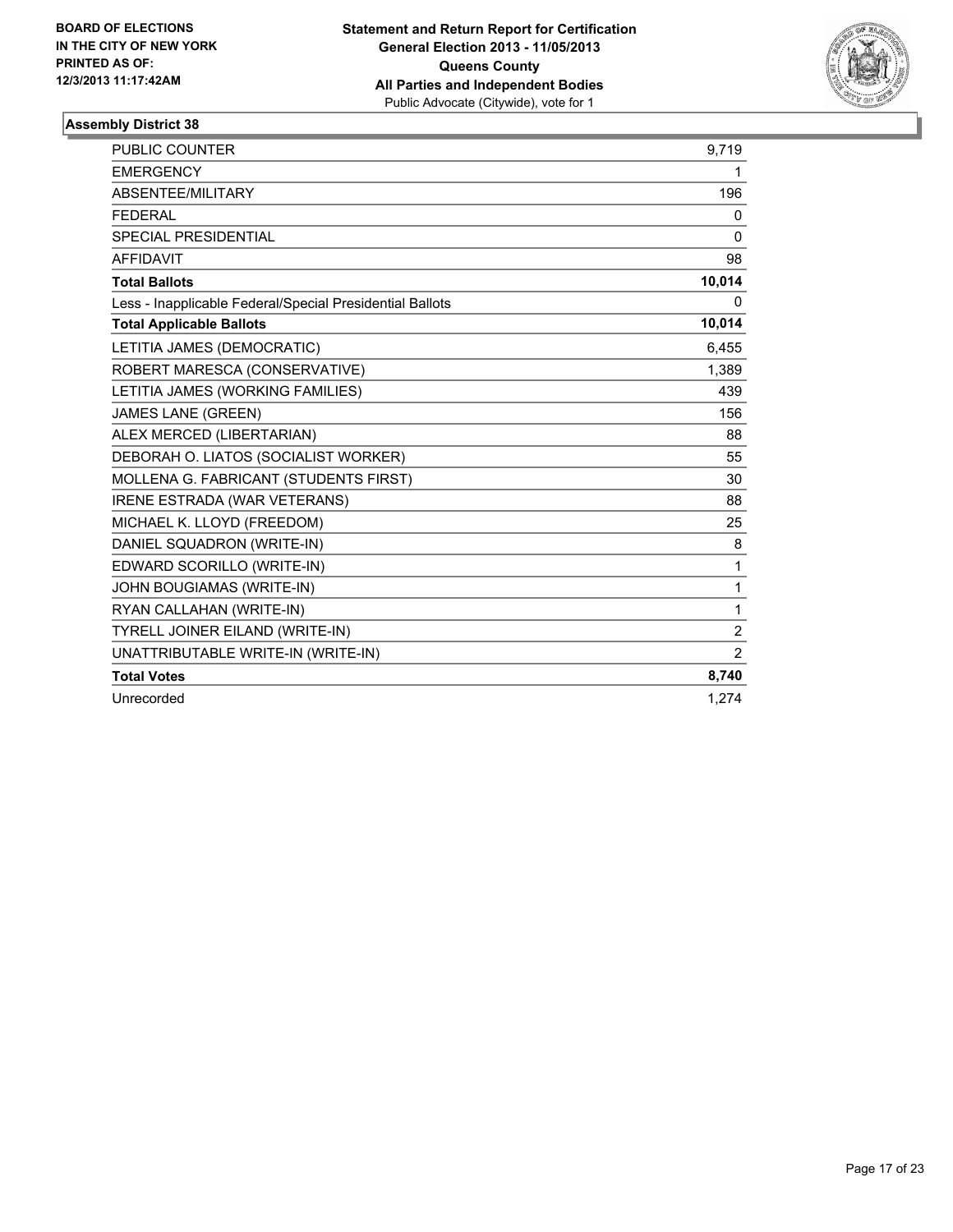

| <b>PUBLIC COUNTER</b>                                    | 7,292    |
|----------------------------------------------------------|----------|
| <b>EMERGENCY</b>                                         | 0        |
| ABSENTEE/MILITARY                                        | 148      |
| <b>FEDERAL</b>                                           | 0        |
| SPECIAL PRESIDENTIAL                                     | $\Omega$ |
| <b>AFFIDAVIT</b>                                         | 101      |
| <b>Total Ballots</b>                                     | 7,541    |
| Less - Inapplicable Federal/Special Presidential Ballots | 0        |
| <b>Total Applicable Ballots</b>                          | 7,541    |
| LETITIA JAMES (DEMOCRATIC)                               | 5,293    |
| ROBERT MARESCA (CONSERVATIVE)                            | 494      |
| LETITIA JAMES (WORKING FAMILIES)                         | 389      |
| <b>JAMES LANE (GREEN)</b>                                | 140      |
| ALEX MERCED (LIBERTARIAN)                                | 75       |
| DEBORAH O. LIATOS (SOCIALIST WORKER)                     | 42       |
| MOLLENA G. FABRICANT (STUDENTS FIRST)                    | 15       |
| <b>IRENE ESTRADA (WAR VETERANS)</b>                      | 57       |
| MICHAEL K. LLOYD (FREEDOM)                               | 11       |
| DANIEL SQUADRON (WRITE-IN)                               | 6        |
| JAINE ALAND (WRITE-IN)                                   | 1        |
| UNATTRIBUTABLE WRITE-IN (WRITE-IN)                       | 5        |
| <b>Total Votes</b>                                       | 6,528    |
| Unrecorded                                               | 1,013    |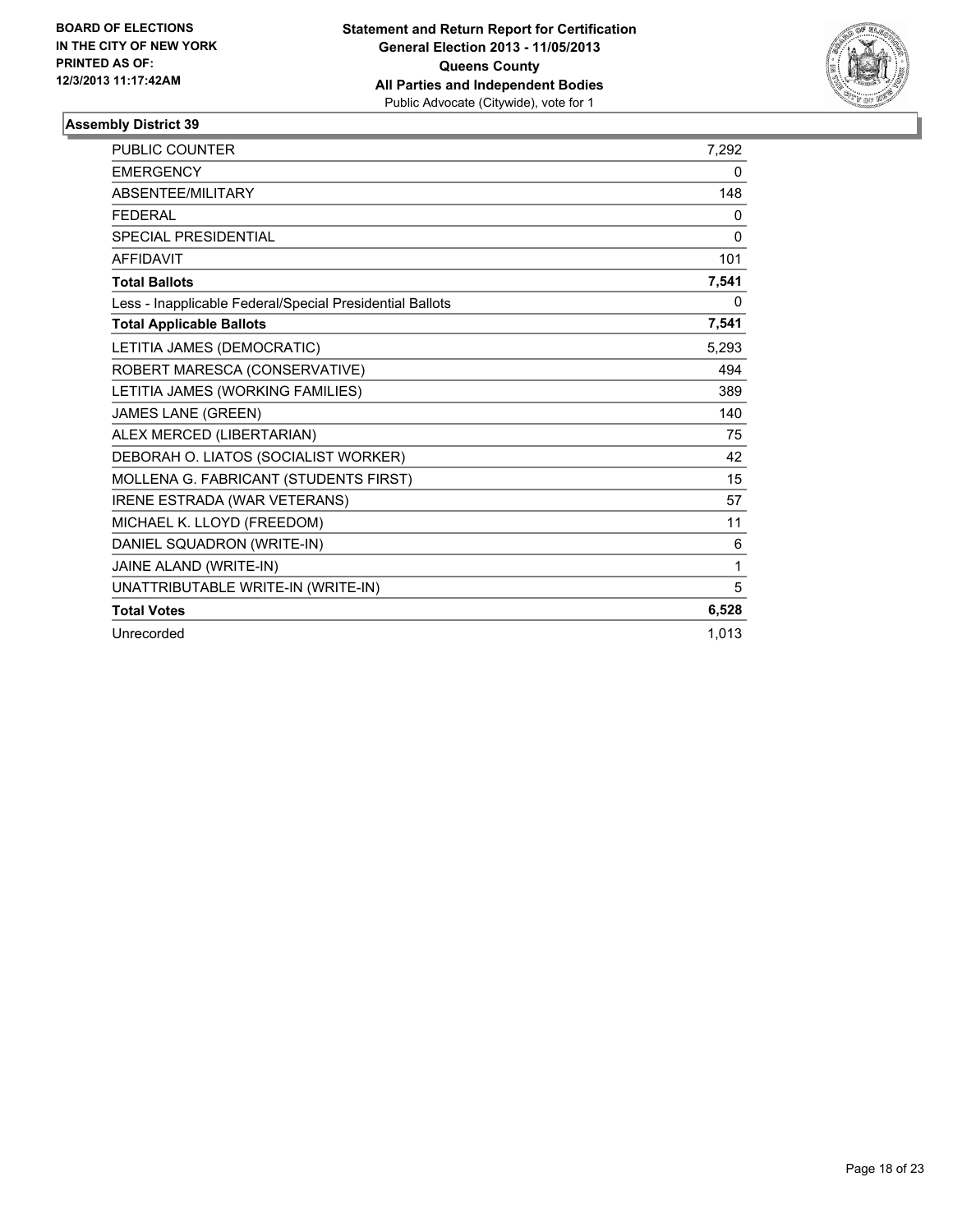

| <b>PUBLIC COUNTER</b>                                    | 10,014                  |
|----------------------------------------------------------|-------------------------|
| <b>EMERGENCY</b>                                         | 0                       |
| ABSENTEE/MILITARY                                        | 361                     |
| <b>FEDERAL</b>                                           | 0                       |
| <b>SPECIAL PRESIDENTIAL</b>                              | $\mathbf{0}$            |
| <b>AFFIDAVIT</b>                                         | 63                      |
| <b>Total Ballots</b>                                     | 10,438                  |
| Less - Inapplicable Federal/Special Presidential Ballots | 0                       |
| <b>Total Applicable Ballots</b>                          | 10,438                  |
| LETITIA JAMES (DEMOCRATIC)                               | 6,300                   |
| ROBERT MARESCA (CONSERVATIVE)                            | 1,496                   |
| LETITIA JAMES (WORKING FAMILIES)                         | 343                     |
| <b>JAMES LANE (GREEN)</b>                                | 157                     |
| ALEX MERCED (LIBERTARIAN)                                | 78                      |
| DEBORAH O. LIATOS (SOCIALIST WORKER)                     | 90                      |
| MOLLENA G. FABRICANT (STUDENTS FIRST)                    | 27                      |
| IRENE ESTRADA (WAR VETERANS)                             | 68                      |
| MICHAEL K. LLOYD (FREEDOM)                               | 15                      |
| <b>CURTIS SLIWA (WRITE-IN)</b>                           | 1                       |
| DAN PACKER (WRITE-IN)                                    | 1                       |
| DANIEL SQUADRON (WRITE-IN)                               | $\overline{\mathbf{c}}$ |
| ED WENDELL (WRITE-IN)                                    | 1                       |
| JAMES J. TRIKAS (WRITE-IN)                               | 1                       |
| JOSEPH KARLYA (WRITE-IN)                                 | $\mathbf{1}$            |
| MITCHELL C. SCHWADRON (WRITE-IN)                         | 1                       |
| PETER CHONG (WRITE-IN)                                   | $\mathbf{1}$            |
| UNATTRIBUTABLE WRITE-IN (WRITE-IN)                       | 4                       |
| <b>Total Votes</b>                                       | 8,587                   |
| Unrecorded                                               | 1,851                   |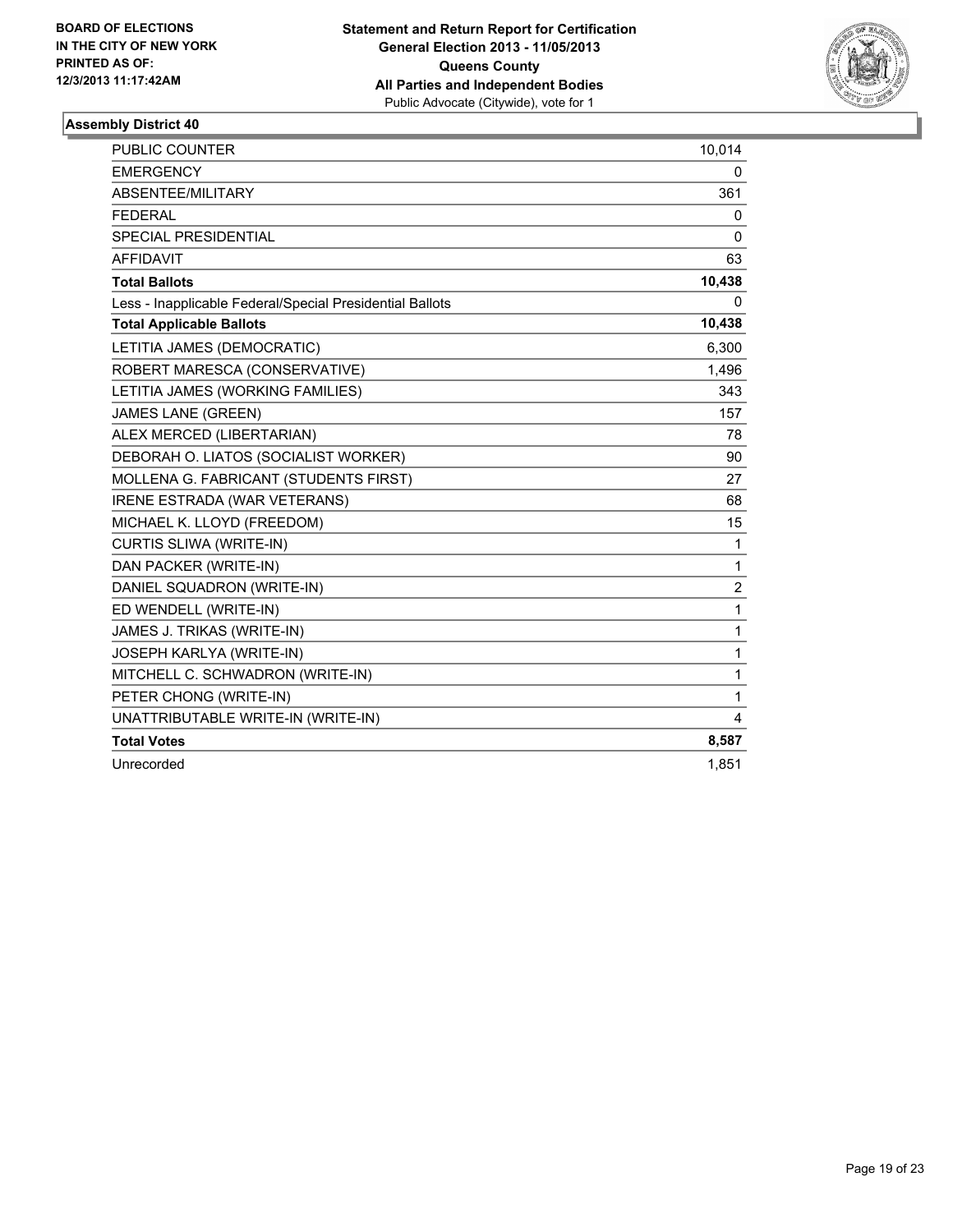

| <b>PUBLIC COUNTER</b>                                    | 251,817     |
|----------------------------------------------------------|-------------|
| EMERGENCY                                                | 151         |
| ABSENTEE/MILITARY                                        | 7,776       |
| FEDERAL                                                  | 0           |
| SPECIAL PRESIDENTIAL                                     | 0           |
| <b>AFFIDAVIT</b>                                         | 2,344       |
| <b>Total Ballots</b>                                     | 262,088     |
| Less - Inapplicable Federal/Special Presidential Ballots | 0           |
| <b>Total Applicable Ballots</b>                          | 262,088     |
| LETITIA JAMES (DEMOCRATIC)                               | 177,883     |
| ROBERT MARESCA (CONSERVATIVE)                            | 32,641      |
| LETITIA JAMES (WORKING FAMILIES)                         | 10,102      |
| <b>JAMES LANE (GREEN)</b>                                | 3,955       |
| ALEX MERCED (LIBERTARIAN)                                | 2,105       |
| DEBORAH O. LIATOS (SOCIALIST WORKER)                     | 1,454       |
| MOLLENA G. FABRICANT (STUDENTS FIRST)                    | 624         |
| IRENE ESTRADA (WAR VETERANS)                             | 1,235       |
| MICHAEL K. LLOYD (FREEDOM)                               | 419         |
| ABRAHMAN LINCOLN (WRITE-IN)                              | 1           |
| <b>ACAN KATEMAN (WRITE-IN)</b>                           | 1           |
| AL CENTOLE (WRITE-IN)                                    | 1           |
| ALEX BYZSHTAIN (WRITE-IN)                                | 1           |
| ALEX ZABLOCKI (WRITE-IN)                                 | 2           |
| ANTHONY D'AMELIO (WRITE-IN)                              | 1           |
| ANTHONY WEINER (WRITE-IN)                                | 4           |
| ARTHUR D. SCEGER (WRITE-IN)                              | 1           |
| BERNARD COHEN (WRITE-IN)                                 | 1           |
| BILL DE BLASIO (WRITE-IN)                                | 1           |
| BRIAN LEIBOWITZ (WRITE-IN)                               | 1           |
| CHAD HOPKOVITE (WRITE-IN)                                | 2           |
| CHRIS BACKMON (WRITE-IN)                                 | 1           |
| CHRISTIAN NAUSER (WRITE-IN)                              | 1           |
| COREY GUMBS (WRITE-IN)                                   | 1           |
| <b>CURTIS SLIWA (WRITE-IN)</b>                           | 1           |
| DAN PACKER (WRITE-IN)                                    | 1           |
| DANIEL BOREDIN (WRITE-IN)                                | 1           |
| DANIEL SQUADRON (WRITE-IN)                               | 166         |
| DANIEL SQUARDON (WRITE-IN)                               | 2           |
| DARA HAAS (WRITE-IN)                                     | 1           |
| DAVE MCCUTCHEON (WRITE-IN)                               | 1           |
| DAVID DI PARTOVA (WRITE-IN)                              | 1           |
| DAVID SQUADRON (WRITE-IN)                                | 3           |
| DON F MATTA (WRITE-IN)                                   | $\mathbf 1$ |
| DONNA FREDERIC KSEN (WRITE-IN)                           | 1           |
| ED MCCLOSKEY (WRITE-IN)                                  | 1           |
| ED WENDELL (WRITE-IN)                                    | 1           |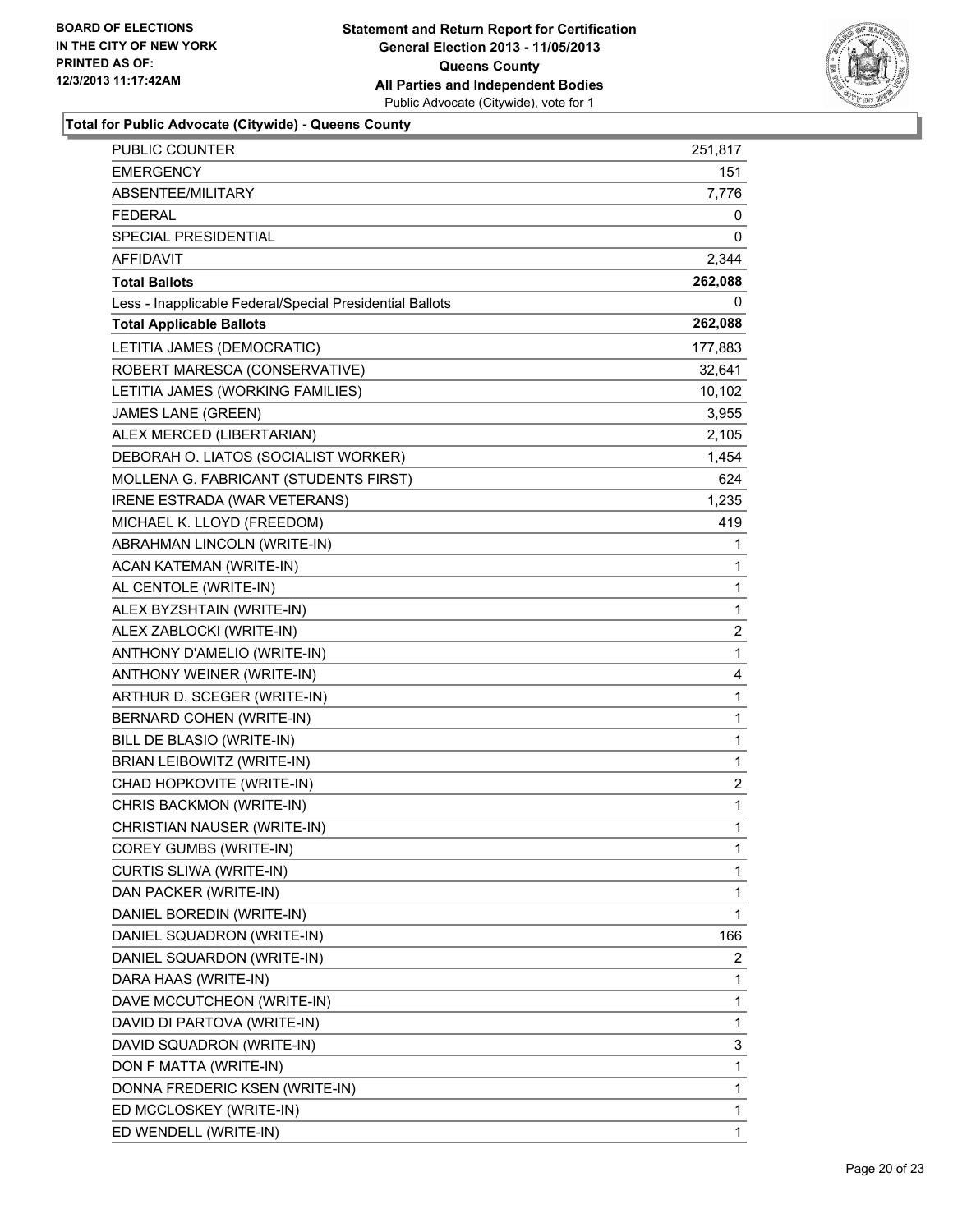

| EDDIE STEEL (WRITE-IN)              | 1              |
|-------------------------------------|----------------|
| EDWARD SCORILLO (WRITE-IN)          | 1              |
| ELENA BRANDT (WRITE-IN)             | 1              |
| ELISHA GEWANTER (WRITE-IN)          | 1              |
| ELLIOT SIEGAL (WRITE-IN)            | 1              |
| ERIC GICIA (WRITE-IN)               | 1              |
| ERICK SALGADO (WRITE-IN)            | 4              |
| ERROL LEWIS (WRITE-IN)              | 1              |
| EVERGREEN CHEU (WRITE-IN)           | 1              |
| FRANK PADAVAN (WRITE-IN)            | 1              |
| GAVEN NOWAK (WRITE-IN)              | 1              |
| <b>GEORGE ONORATO (WRITE-IN)</b>    | 1              |
| HAROLD SHUTTE (WRITE-IN)            | 1              |
| JAINE ALAND (WRITE-IN)              | 1              |
| JAMES HOANG (WRITE-IN)              | 1              |
| JAMES J. TRIKAS (WRITE-IN)          | 1              |
| JAMES MOONEY (WRITE-IN)             | 1              |
| JASON SCHARTT (WRITE-IN)            | 1              |
| JESSE HANSEN (WRITE-IN)             | 2              |
| JIMMY MCMILLAN (WRITE-IN)           | $\overline{2}$ |
| JOE LHOTA (WRITE-IN)                | 3              |
| JOHN BOUGIAMAS (WRITE-IN)           | 1              |
| JOHN COBBS (WRITE-IN)               | 1              |
| JOHN NAUDUS (WRITE-IN)              | $\overline{2}$ |
| JOHN TEST (WRITE-IN)                | 3              |
| JOHN W. CRONIN (WRITE-IN)           | 1              |
| JONATHAN GROSSMAN (WRITE-IN)        | 1              |
| JONATHAN HUI (WRITE-IN)             | 1              |
| JONATHON LEB (WRITE-IN)             | 1              |
| JOSEPH A SURACI (WRITE-IN)          | 1              |
| JOSEPH A. VIDAL (WRITE-IN)          | 1              |
| JOSEPH KARLYA (WRITE-IN)            | 1              |
| JUDY DILL (WRITE-IN)                | 1              |
| <b>JUSTIN NOT JACOBS (WRITE-IN)</b> | 1              |
| KAMIL KRAWCZYK (WRITE-IN)           | 1              |
| KEVIN MONTALVO (WRITE-IN)           | 1              |
| <b>KWEISI MFUME (WRITE-IN)</b>      | 1              |
| LANCE EASTACHE (WRITE-IN)           | 1              |
| LEONA FERGUSON (WRITE-IN)           | 1              |
| LISA COOPERBERG (WRITE-IN)          | 1              |
| LUCY PORTER (WRITE-IN)              | 1              |
| MARIO CUOMO (WRITE-IN)              | 1              |
| MARK J BIBILS (WRITE-IN)            | 1              |
| MARK LILAKOS (WRITE-IN)             | 1              |
| MARY MARKOWITZ (WRITE-IN)           | 1              |
| MARY VORMITTAG (WRITE-IN)           | 1              |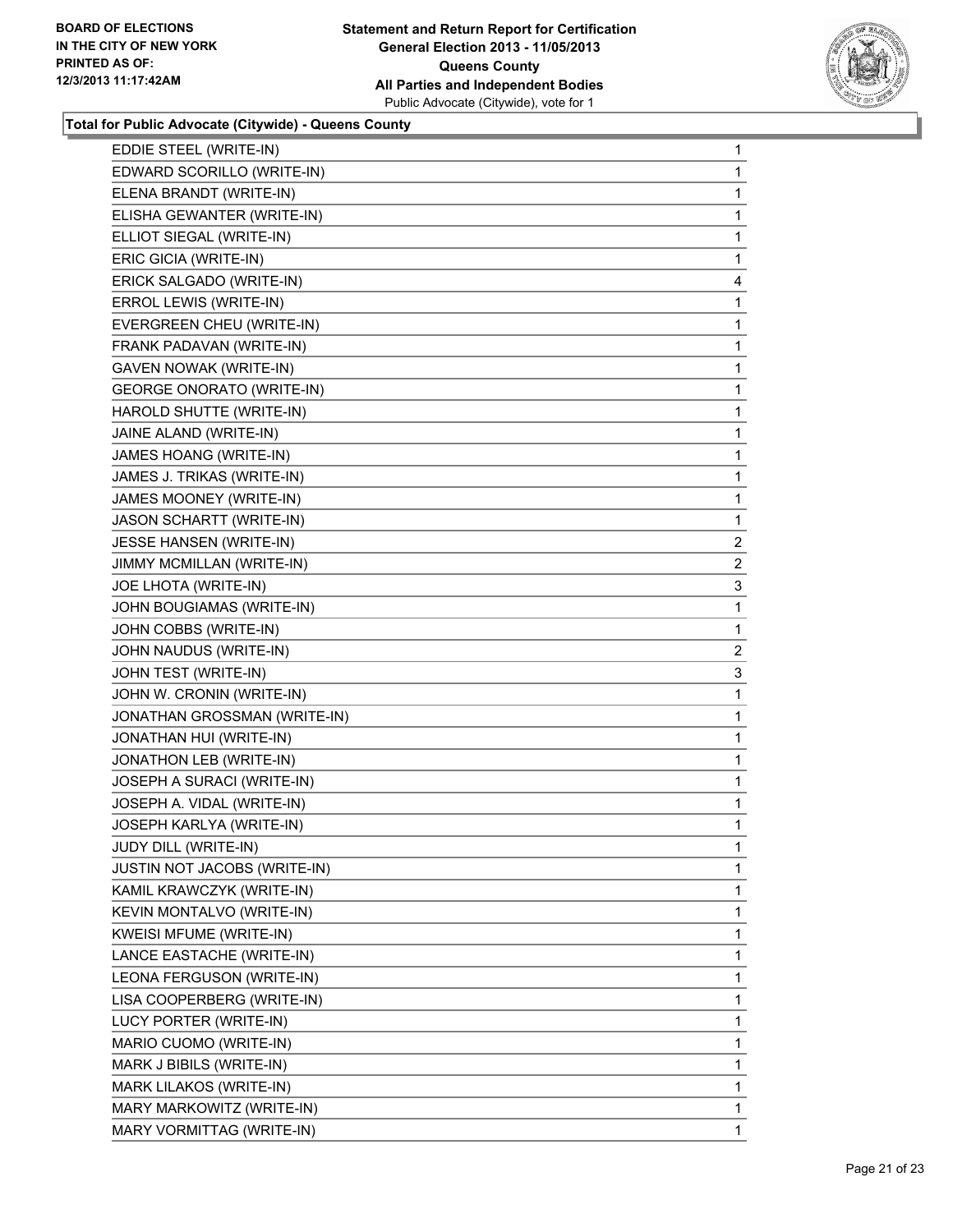

| MATT MOSKOWITZ (WRITE-IN)          | 1  |
|------------------------------------|----|
| MATT REEVES (WRITE-IN)             | 1  |
| MAURICE PINGON (WRITE-IN)          | 1  |
| MAYLIN CAMPBELL (WRITE-IN)         | 1  |
| MICHAEL GRASSO (WRITE-IN)          | 1  |
| MIKE BLOOMBERG (WRITE-IN)          | 2  |
| MITCHELL C. SCHWADRON (WRITE-IN)   | 1  |
| MORGAN JOHNSON (WRITE-IN)          | 1  |
| NECHE MIAH HOCH (WRITE-IN)         | 1  |
| <b>NEIL MALONE (WRITE-IN)</b>      | 1  |
| NINA DE BLASIO (WRITE-IN)          | 2  |
| NOAM CHOMSKY (WRITE-IN)            | 1  |
| NORMAN SIEGEL (WRITE-IN)           | 1  |
| PAMELA ANDERSON (WRITE-IN)         | 1  |
| PATRICK SETNOFF (WRITE-IN)         | 1  |
| PETE MOZDAAN (WRITE-IN)            | 1  |
| PETER CHONG (WRITE-IN)             | 1  |
| PETER VALLONE (WRITE-IN)           | 4  |
| PHILIP MICHAEL MCGRORY (WRITE-IN)  | 1  |
| RABBI DAVID (WRITE-IN)             | 1  |
| RALPH COFALO (WRITE-IN)            | 1  |
| RALPH NADER (WRITE-IN)             | 1  |
| REDHA PATEL (WRITE-IN)             | 1  |
| RESHMA SAUJANI (WRITE-IN)          | 1  |
| RICHARD CHENEY (WRITE-IN)          | 1  |
| RICHARD ROSENHAMMER (WRITE-IN)     | 1  |
| ROBBIE SHEIKH (WRITE-IN)           | 1  |
| ROSE HASER (WRITE-IN)              | 1  |
| RUDY GIULIANI (WRITE-IN)           | 2  |
| RYAN CALLAHAN (WRITE-IN)           | 1  |
| SALLIE ELKORDY (WRITE-IN)          | 1  |
| SANDY SANTANA (WRITE-IN)           | 1  |
| SANT JARNGIL SINGH (WRITE-IN)      | 1  |
| SAUL NADEL (WRITE-IN)              | 1  |
| SCOTT I. MISHALL (WRITE-IN)        | 1  |
| SCOTT L FREDRICKS (WRITE-IN)       | 1  |
| SEAN DEBIASE (WRITE-IN)            | 1  |
| STEVEN BUSCOTTI (WRITE-IN)         | 1  |
| TRAYON CHRISTIAN (WRITE-IN)        | 1  |
| TRISTA SUMMA (WRITE-IN)            | 1  |
| TYRELL JOINER EILAND (WRITE-IN)    | 14 |
| UNATTRIBUTABLE WRITE-IN (WRITE-IN) | 98 |
| VERPENG KATS (WRITE-IN)            | 1  |
| VICTOR SANTOS (WRITE-IN)           | 1  |
| WALTER IWANCHIW (WRITE-IN)         | 1  |
| WARREN WILHELM (WRITE-IN)          | 1  |